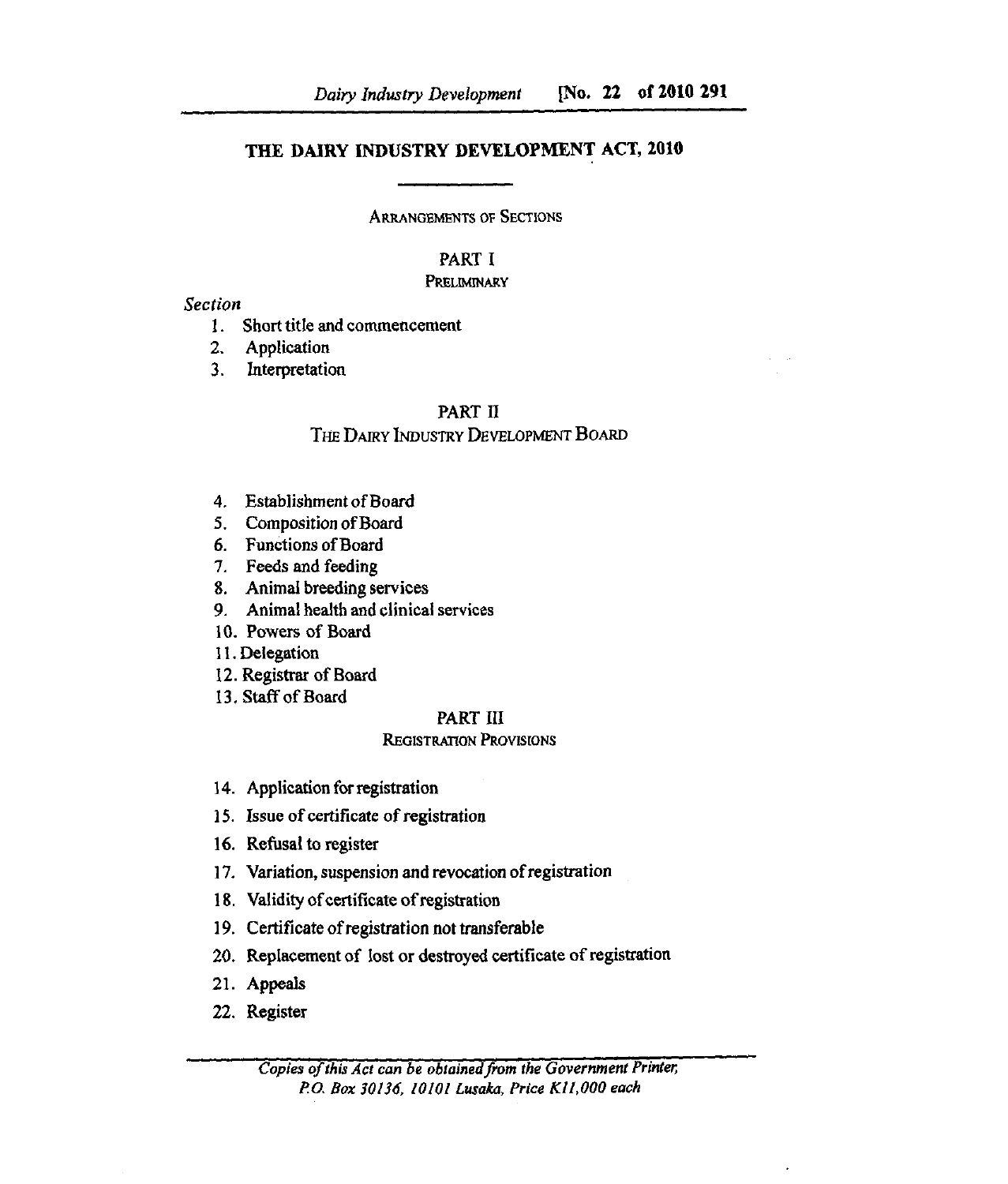# PART IV

THE DAIRY INDUSTRY DEVELOPMENT FUND

23. Establishment of fund

24. Purpose of Fund

25. Management of Fund

26. Accounts and annual report

27. Auditing of Fund

# PART V

# GENERAL PROVISIONS.

28. Obstruction of member or staff of Board

29. Inspections

30. Offences relating to inspection

31. General penalty

32. Offence by company

33. Regulations

35. Repeal of Cap. 230

FIRST SCHEDULE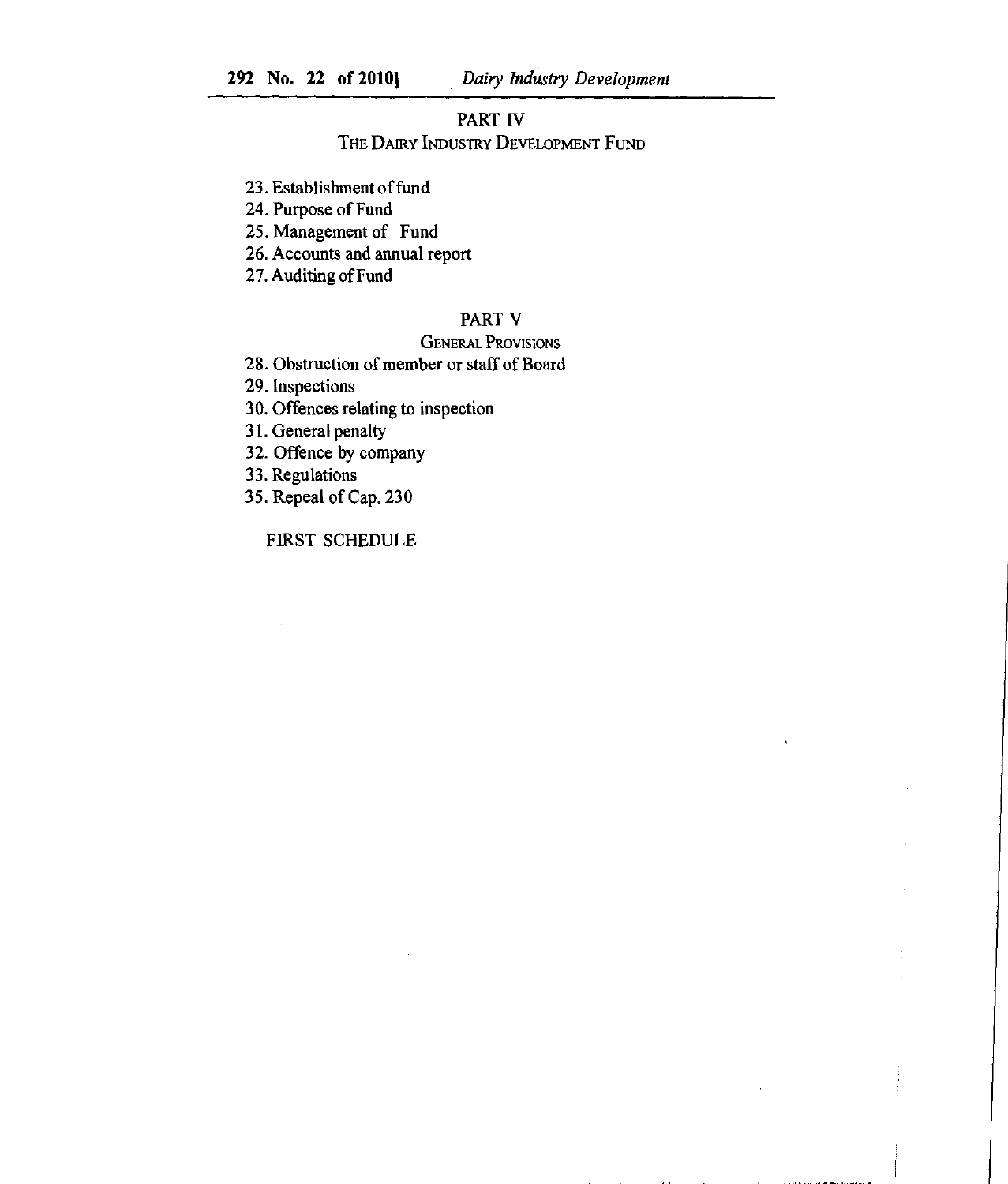#### GOVERNMENT OF ZAMBIA

# **ACT**

No. 22 of 2010

#### Date of Assent: 13th April, 2010

An Act to regulate the dairy industry so as to develop an efficient and self sustaining dairy industry that will effectively contribute towards poverty alleviation, household food security and employment creation; establish the Dairy Industry Development Board and provide for its functions and powers; enhance milk production in order to fully utilise the capacity of processing facilities, so as to achieve growth in the processing of safe and wholesome high value milk products; provide for the processing, manufacturing, marketing and distribution of milk; ensure collaboration and participation of all stakeholders within the dairy industry and provide a wider service to farmers in the dairy industry; promote self regulation of the dairy industry through the development and use of codes of practice; repeal the Dairies and Dairy Produce Act, 1931; and provide for matters connected with, or incidental to, the foregoing.

[16thApril, 2010

ENACTED by the Parliament of Zambia. Enactment

Application Interpretation

# PART I

#### **PRELIMINARY**

1. This Act may be cited as the Dairy Industry Development Act, 2010, and shall come into operation on such date as the Minister may, by statutory instrument, appoint. Short title and commencement

2. This Act shall apply to milk and milk products.

3. In this Act, unless the context otherwise requires—

- "animal health service provide?' includes any person who is qualified to perform *any* operation and give or provide any treatment, test, advice, diagnosis or attendance to livestock;
- "Board" means the Dairy Industry Development Board established under section *four;*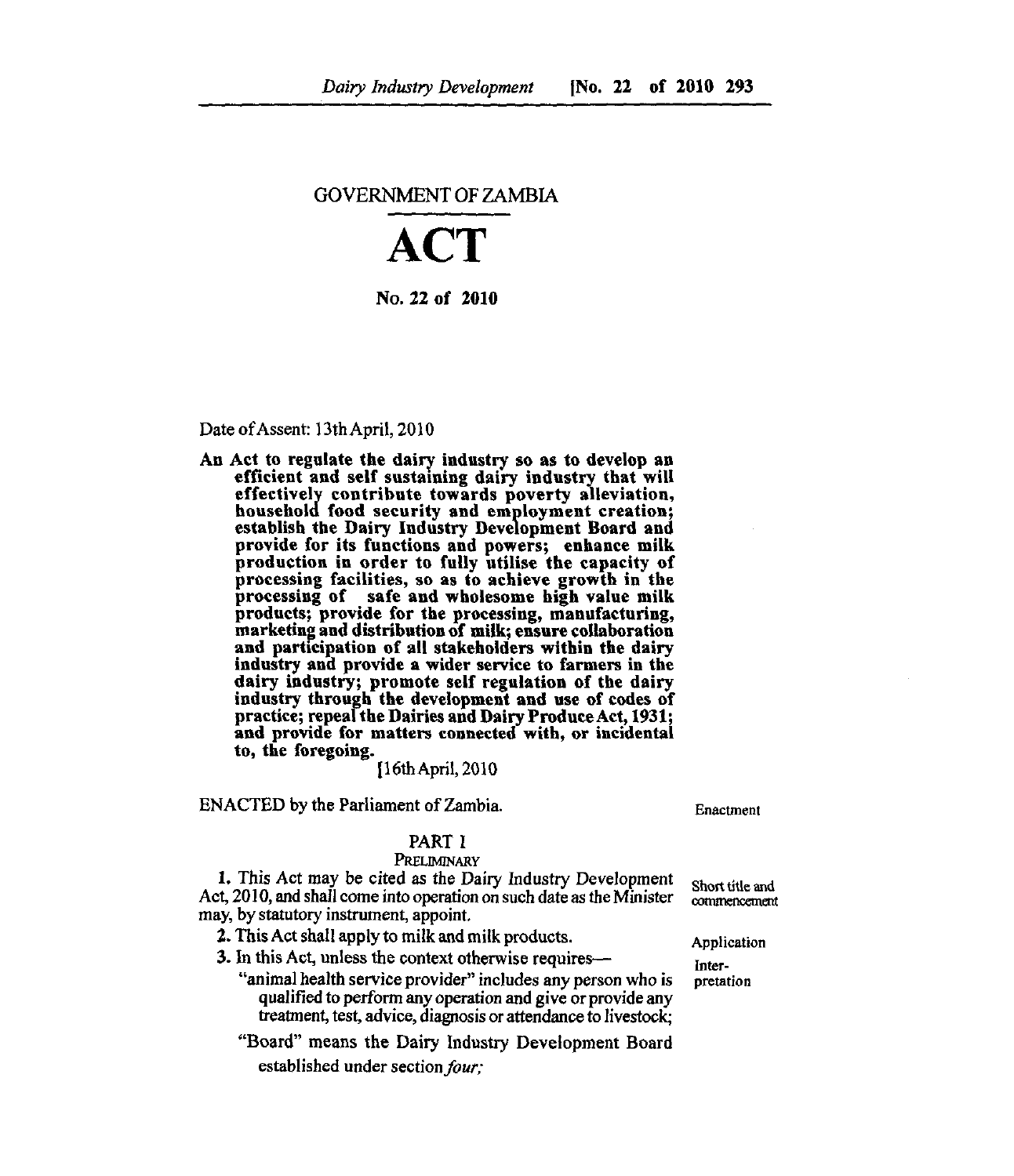"certificate" means a certificate issued under section *fifteen;*

- "dairy" means any premises, building or structure used for the production, processing or manufacture of milk or milk products, as the case may be, for sale;
- "dairy animal" means an animal which is kept for the purpose of milking;
- "dairy industry" means the entire milk and value chain in the dairy sector relating to the production, processing, manufacturing, transportation, marketing, and distribution of milk and milk products;
- "dairy sector" means a sub-sector of the agricultural sector dealing with the regulatory, executory and delivery aspects of the dairy industry;
- "distributor" means any person who carries on the business of distributing milk or milk products, but does not include a retailer or milk vendor;
- "Fund" means the Dairy Development Fund established under section *twenty three;*
- *"milk" means* a normal lacteal secretion obtained from the mammary gland of a dairy animal;
- "milk product" means any product prepared from milk by an approved process including heating, separation, fermentation, evaporation and drying and includes cultured soured milk, yoghurt, butter, ghee, cream, dairy ice cream and any other product manufactured wholly or with at least ten per cent of milk;
- "milk shed area" means any part of Zambia which has a sizeable number of stakeholders whether at provincial, district or ward level;
- "milk vendor" means a person who carries on the business of selling milk or milk products by delivering the milk or products to the place of residence or business premises of the purchaser;
- "Minister" means the Minister responsible for livestock and fisheries development;
- "producer" means any person who keeps dairy animals for the production of milk and includes a manager;
- "processor" means any person who carries out the business of processing milk or manufacturing milk products;
- "producer processor" means a person who processes milk or manufactures milk products solely obtained from that person's own farm;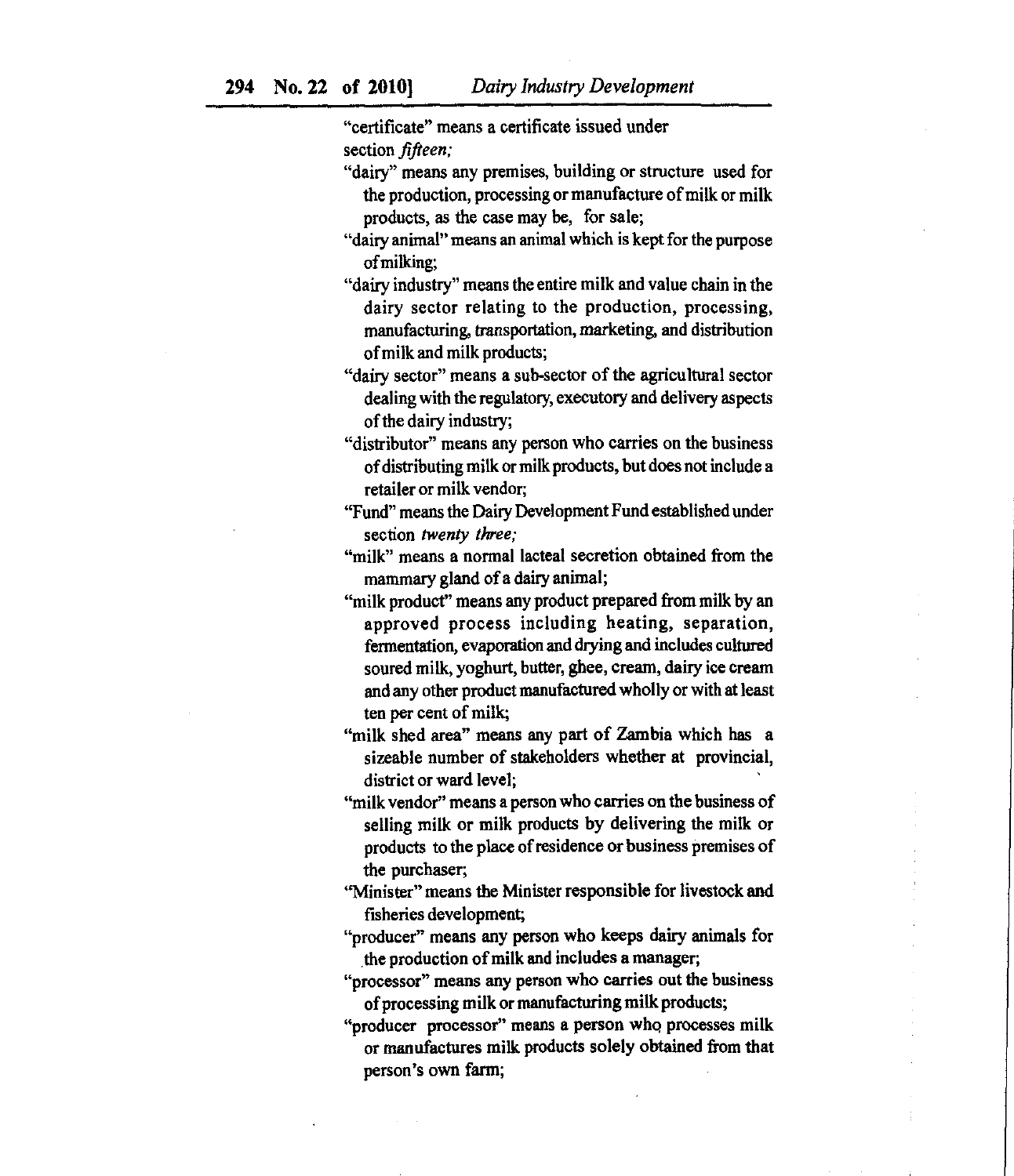$\bar{z}$ 

| "pasteurised cream" includes any type of milk product,          |                                                            |                           |
|-----------------------------------------------------------------|------------------------------------------------------------|---------------------------|
|                                                                 | prescribed as pasteurised cream;                           |                           |
| "pasteurised milk" includes any type of milk prescribed as      |                                                            |                           |
| pasteurised milk;                                               |                                                            |                           |
| "retailer" means any person who buys milk or milk products      |                                                            |                           |
| from a distributor for resale to consumers, but does not        |                                                            |                           |
| include a milk vendor;                                          |                                                            |                           |
|                                                                 |                                                            |                           |
| "registered person" means any person or a producer,             |                                                            |                           |
| processor, producer processor, marketing agent, importer,       |                                                            |                           |
| exporter, dairy inputs supplier, retailer, milk vendor or       |                                                            |                           |
| manufacturer, registered under section fifteen;                 |                                                            |                           |
| "regulatory agency" means a public authority that is entrusted  |                                                            |                           |
| with the power to issue and enforce the laws governing          |                                                            |                           |
| the dairy industry or the retail, sale, processing, production, |                                                            |                           |
| manufacture or handling of goods and products for use by,       |                                                            |                           |
| or consumption of, the public or the provision of services,     |                                                            |                           |
|                                                                 | in particular any authority under the-                     |                           |
| (a)                                                             | Local Government Act;                                      |                           |
| (b)                                                             | Co operative Societies Act, 1998;                          | Cap. 281<br>Act No. 20 of |
|                                                                 |                                                            | 1998                      |
|                                                                 | (c) Control of Goods Act;                                  | Cap. 421                  |
|                                                                 | (d) Factories Act;                                         | Cap. 441                  |
|                                                                 | (e) Food and Drugs Act;                                    |                           |
| $\omega$                                                        | <b>Food Reserve Act;</b>                                   | Cap. 303                  |
| $\left( g\right)$                                               | Markets and Bus Stations Act, 2007;                        | Cap. 225                  |
| (h)                                                             | Standards Act;                                             |                           |
| (i)                                                             | Public Health Act;                                         | Act No. 7                 |
| (j)                                                             | Pharmaceutical Act, 2004;                                  | of 2007<br>Cap. 416       |
|                                                                 | $(k)$ Stock Diseases Act;                                  | Cap. 295                  |
| $\omega$                                                        | Trades Licensing Act;                                      | Act No. 14                |
|                                                                 | $(m)$ Tsetse Control Act;                                  | of 2004                   |
| (n)                                                             | Veterinary Surgeons Act;                                   | Cap. 252<br>Cap. 393      |
|                                                                 | Water Act;                                                 | Cap. 249                  |
| $\left( o \right)$                                              |                                                            | Cap. 243                  |
| (p)                                                             | <b>Environmental Protection and Pollution Control Act;</b> | Cap. 198                  |
| $\left( q\right)$                                               | Zambia Development Agency Act, 2006;                       | Cap. 204<br>Act. No. 11   |
| (r)                                                             | <b>Agricultural Credits Act:</b>                           | of 2006                   |
| $\left( s\right)$                                               | Agricultural Lands Act:                                    | Cap. 224                  |
| $\left(t\right)$                                                | Companies Act;                                             | Cap. 187                  |
| (u)                                                             | Societies Act; and                                         | Cap. 388<br>Cap. 199      |
| (v)                                                             | Weights and Measures Act.                                  | Cap. 403                  |

 $\ddot{\phantom{0}}$ 

÷,

"stakeholder" means any person, organisation, institution,

 $\mathcal{A}^{\mathcal{A}}$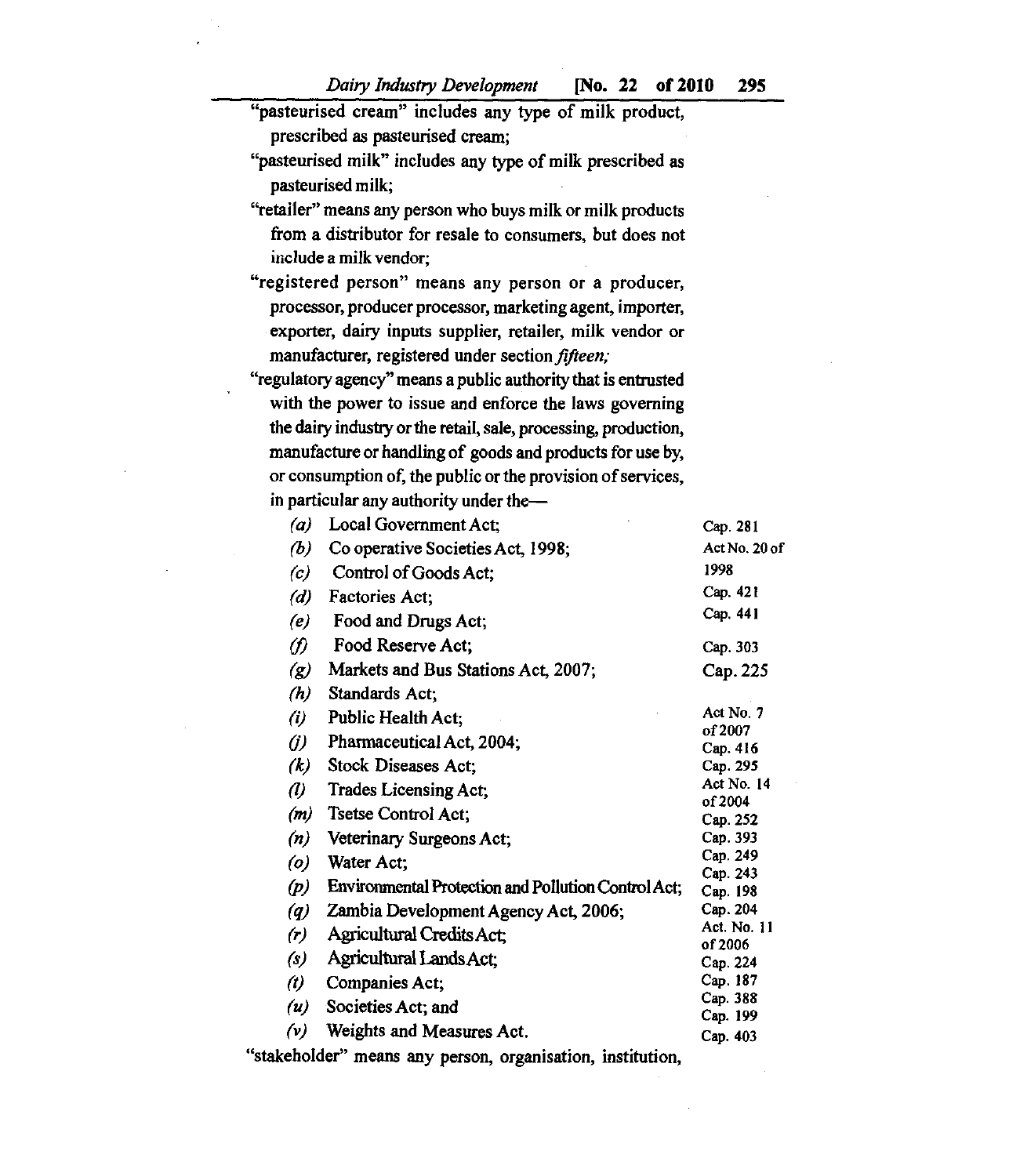private or public, interested in, concerned with, or involved in, the dairy industry or development of the dairy industry in Zambia, whether directly or indirectly; and

"Standards Bureau" means the Zambia Bureau of Standards Cap. 416 established by the Standards Act.

# PART II

#### THE DAIRY INDUSTRY DEVELOPMENT BOARD

Establishment of Board

4. (1) There is hereby established the Dairy Industry Development Board which shall be a body corporate with perpetual succession and a common seal, capable of suing and being sued in its corporate name and with power, subject to this Act, to do all things as a body corporate may, by law, do or perform.

(2) The Schedule applies to the Board.

Composition of Board

(1) The Board shall consist of the following part-time members who shall be appointed by the Minister:

- $(a)$  one person representing the Zambia National Farmers Union;
- $(b)$  a representative of an association representing veterinarians;
- $(c)$  one person representing the Dairy Association of Zambia registered under the Societies Act;
- $\langle d \rangle$  one person elected by the members of the milk collection centres registered under the Co-operative Societies Act, 1998, or Societies Act ;
- *(e)* one person representing the Standards Bureau;
- *(1)* one person representing the Ministry responsible for finance;
- $(q)$  one person representing the Ministry responsible for livestock development;
- $(h)$  one person representing the Dairy Processors;
- $(i)$  one person representing the Ministry responsible for health; and
- $(i)$  one person representing the Bankers Association of Zambia.

(2) The members referred to in subsection (1) shall be nominated by their respective institutions and shall be appointed by the Minister.

Cap. 119

ċ

Act No. 20 of 1998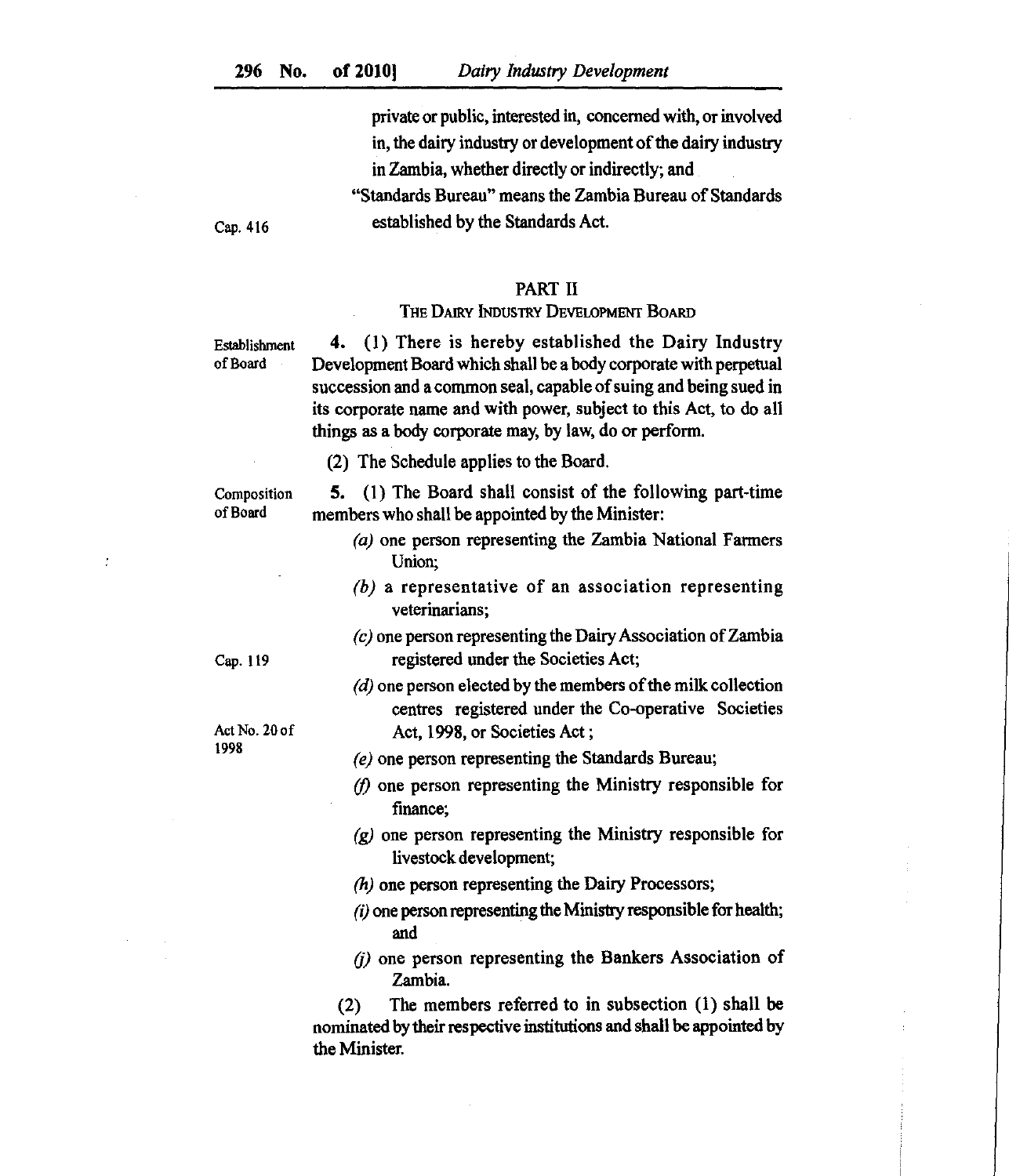(3) The members shall elect a Chairperson and Vice Chairperson from amongst their number, except that the members appointed under paragraphs (e),  $(f)$ ,  $(g)$ ,  $(h)$ ,  $(i)$  and  $(i)$  shall not be elected as Chairperson.

6. The functions of the Board are to—

Functions of Board

- *(a)* promote the development of the dairy industry and advise the Minister on policies and strategies for the promotion and development of the dairy industry;
- (6) regulate the dairy industry in accordance with this Act;
- $(c)$  carry out or cause to be carried out market research relating to the dairy industry;
- (d) cause to be conducted research in dairy farming and investigate problems affecting the industry;
- *(e)* develop and monitor strategies and plans designed to achieve and maintain self sufficiency and efficiency in milk production, processing, manufacturing and marketing in Zambia;
- $(f)$  promote the establishment of milk processing plants to receive, process and retail milk in an orderly manner that assures milk quality and safety;
- $(g)$  support the development of informal milk markets, especially in remote rural areas where milk collection centers are non existent, ensuring that milk comes from tuberculosis brucellosis free herds and the milk has been hygienically produced and handled;
- $(h)$  ensure the availability of appropriate technology for the dairy industry;
- *(i)* create and promote a competitive environment conducive to fair play among the stakeholders in the industry;
- $(i)$  collect, analyse and disseminate data and information relating to the dairy sector;
- *(k)* establish and maintain *an* up to date data bank on the dairy sector using information from within and outside Zambia;
- (7) promote and facilitate the formation of cooperative societies and other associations of stakeholders and monitor their activities;
- *(m)* promote and co ordinate the development of small, medium and large scale dairy fanners and processors;
- (n) render advice and technical assistance to milk collection centers under small holder dairy farmers;
- *(o)* encourage and promote the consumption of milk and milk products within Zambia;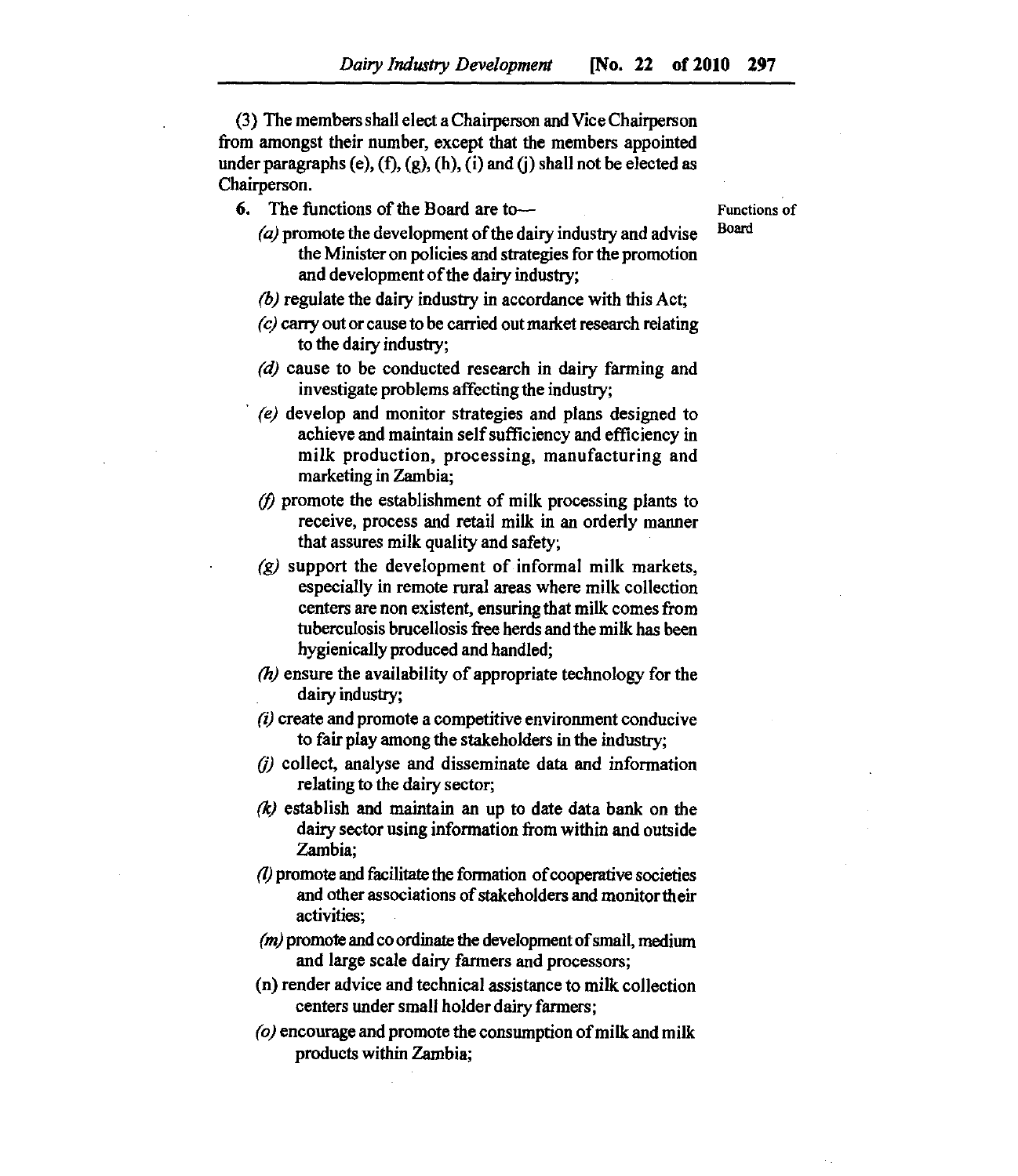- $(p)$  promote the training and improvement of skills in technological advancement in the dairy sector through training programmes, visits, study tours and agricultural shows and ensure that such technologies address the sensitivities of gender;
- $\gamma$  monitor trends for local dairy production, dairy export and import requirements;
- $(r)$  monitor the implementation of agreements governing the sale of, or infrastructure development for, dairy factories and farms and submit a report to the Minister;
- $(s)$  advise the Government on national strategic reserves for the dairy sector;
- $(t)$  ensure that women, youth and other vulnerable groups are beneficiaries of any development programme under the dairy sector and ensure equity to resources;
- $(u)$  liaise with all regulatory agencies;
- $(v)$  organise dairy shows and the participation of stakeholders in such shows within and outside Zambia;
- $(w)$  promote advocacy of the dairy industry; and
- $(x)$  do all acts and things as are necessary, incidental or conducive to the better carrying out of its functions under this Act.

**Feeds and feeding**

7. The Board shall promote the availability of high quality livestock feeds and fodder in order to ensure sustained increase of milk yields and long term viability of the dairy industry by—

- $(a)$  providing clear guidelines on the supply of standardised quality feeds, in liaison with the appropriate regulatory agency;
- $(b)$  promoting the even distribution of feed millers in milk shed areas;
- $(c)$  encouraging private sector participation and competition in the feed industry;
- $(d)$  promoting the production of seed for crops including drought tolerant crops, pasture seed as well as legume seed and other fodder crops so as to enhance the availability of feed at the *farm* level for the improvement of animal productivity;
- *(e)* encouraging the development of appropriate technological know how in feed management and storage;
- *(I)* providing adequate services such as extension, research and market information; and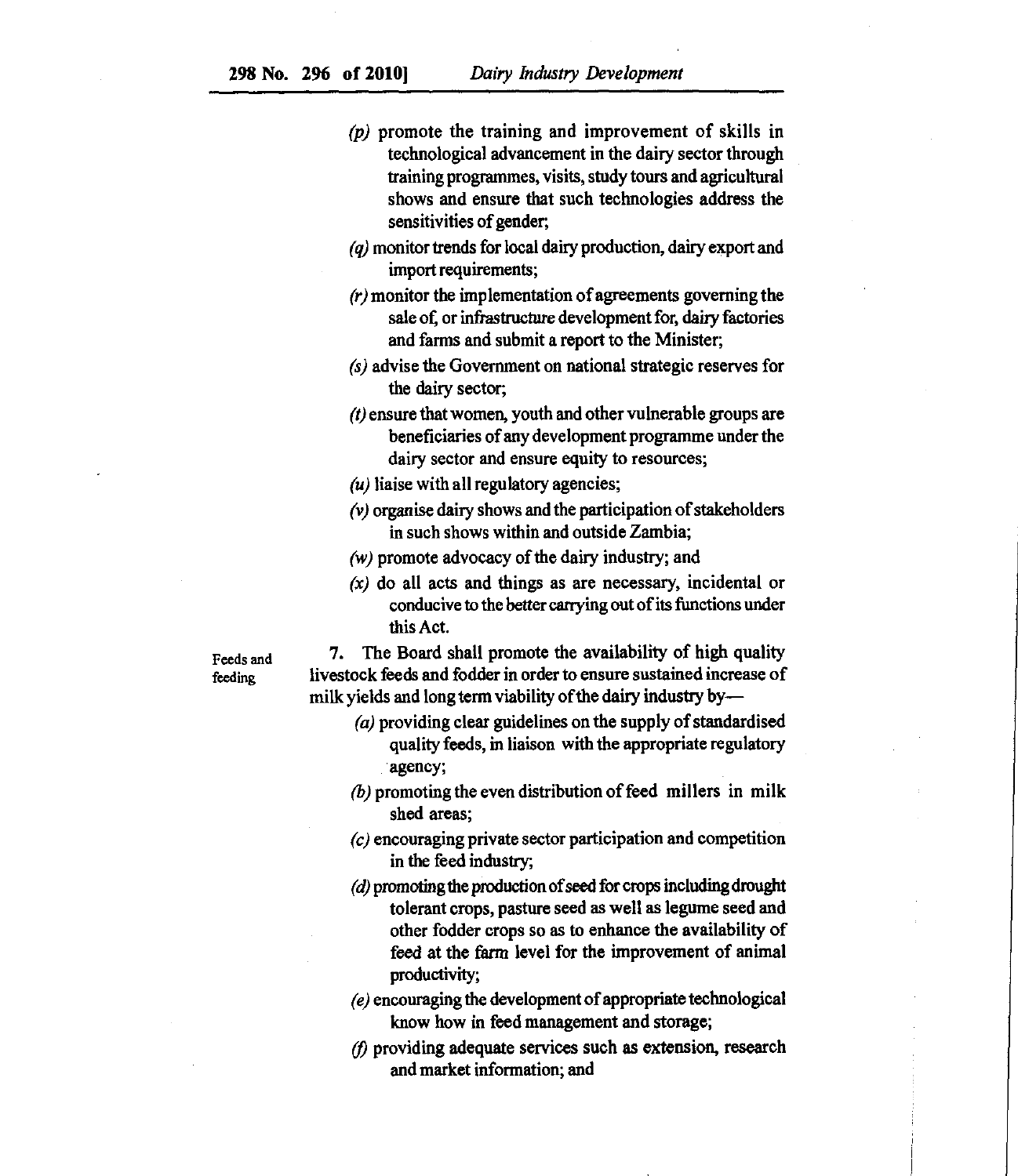(g) supporting and strengthening individual dairy farmers to grow permanent and seasonal fodder crops.

8. The Board shall upgrade the production of milk from dairy animals by the use of high milk breeding value proven semen through natural service or the use of artificial insemination by—

- (a) harmonising and strengthening breed improvement services;
- $\langle b \rangle$  supporting any institution dealing in artificial insemination services, pregnancy diagnosis and fertility testing in sires;
- $(c)$  encouraging private participation in the provision of artificial insemination services;
- $\alpha$  encouraging the sharing of costs between the private sector and the Government to give impetus to private veterinarians and inseminators to provide the service; and
- *(e)* encouraging the conservation of best sires by individual farmers and the use of these sires in any upgrading programme.

9. The Board shall ensure the availability of efficient and reliable Animal animal health and clinical services as a vital input in dairy clinical development. development.

10. (1) The Board may, in carrying out its functions under this Powers of Act—<br>Board Act—
Board
Board
Board
Board
Board
Board
Board
Board
Board
Board
Board
Board
Board
Board
Board
Board
Board
Board
Board
Board
Board
Board
Board
Board
Board
Board
Board
Board
Board
Board
Board
Board
Board
Board
Board
Board
B

- $\alpha$  investigate the cost of production, processing, distributing and transporting any milk or dairy product;
- $\langle b \rangle$  investigate a price, price spread, trade practice, method of financing, management practice, grading policy or any policy or other matter relating to the marketing, production or processing of milk or milk products;

 $(c)$  conduct a milk utilisation audit;

- $(d)$  investigate, arbitrate, adjudicate upon or otherwise settle any dispute arising under this Act;
- *(e)* formulate implementation plans, showing monthly and yearly activities to be undertaken, to implement its strategies for the carrying out of its functions; and
- $(f)$  do such other acts and make such orders, guidelines and directives as are necessary for the implementation of this Act.
- (2) The Minister may, by statutory instrument, designate milk products, and animals as dairy animals, for the purposes of this Act.

11. Subject to the other provisions of this Act, the Board may, by directions in writing, and subject to *any* terms and conditions as Delegation

health and

Animal breeding services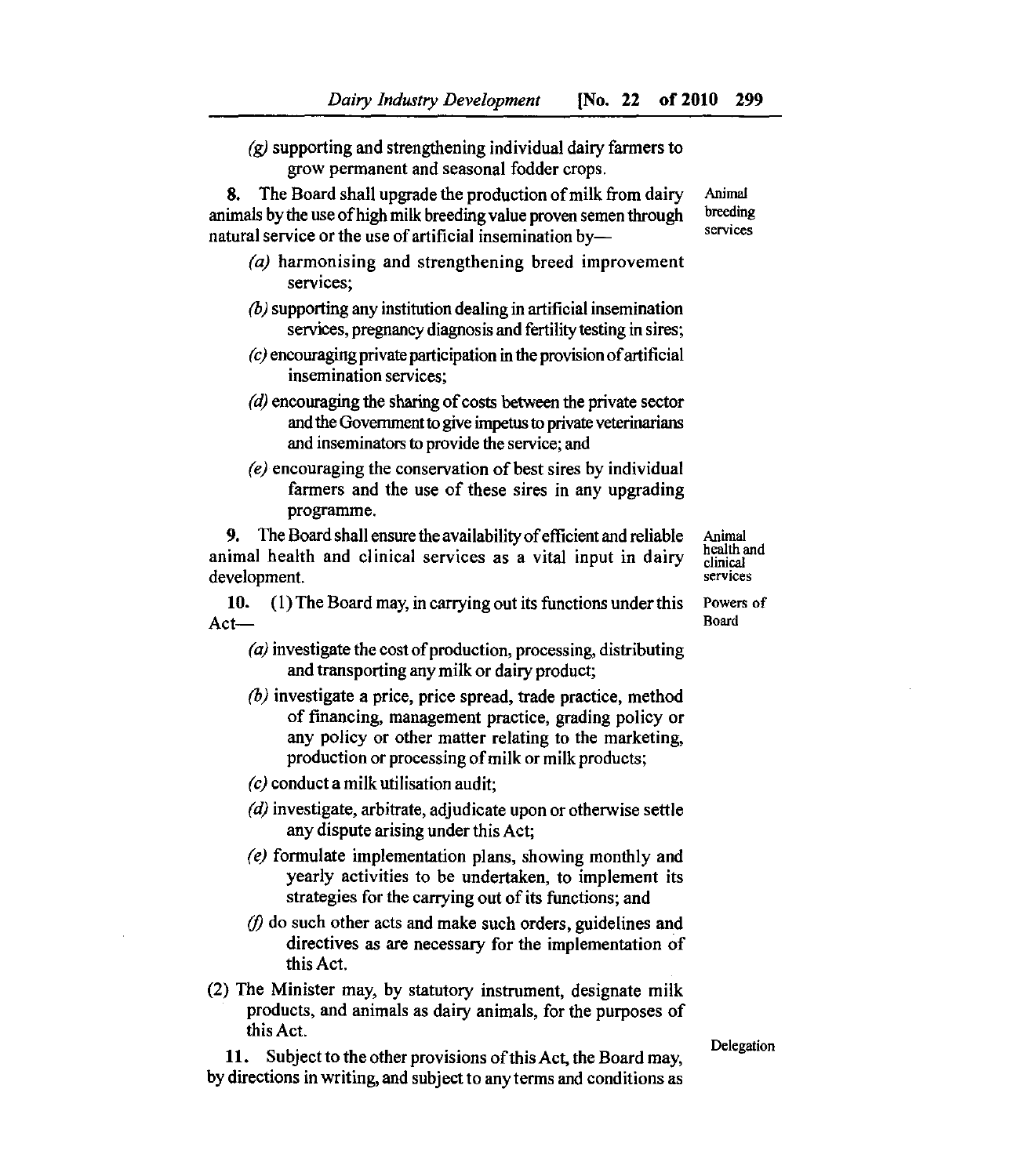300 No. 22 of 2010] *Dairy Industry Development*

it considers necessary, delegate to the Registrar, any member of the Board, staff of the Board and any committee of the Board any of its functions under this Act.

Registrar of 12. (1) The Board shall appoint a Registrar, who shall be the Board chief executive officer of the Board and Secretary of the Board, on such terms and conditions as the Board may determine.

> (2) The Registrar shall be responsible, under the direction of the Board, for the—

- $(a)$  management and administration of the affairs of the Board;
- $(b)$  implementation of the decisions of the Board; and
- *(c)* any other functions assigned to the Registrar by the Board or under this Act.

(3) The Registrar shall attend meetings of the Board and may attend meetings of any committee of the Board, and may address such meetings, but shall have no vote.

Staff of 13. The Board may appoint, on such terms and conditions as Board it may determine, experts and such other staff as it considers necessary for the performance of its functions under this Act.

#### PART III

#### REGISTRATION PROVISIONS

**14.** (1) Any person who deals with milk or milk products shall, within twelve months from the commencement of this Act, register with the Board under this Act, in the prescribed manner and form.

(2) Any person shall, in accordance with the prescribed criteria, conditions and procedure, apply to be registered as a—

 $(a)$  producer, processor or marketing agent;

 $(b)$  producer processor;

 $(c)$  milk or milk products importer or exporter;

 $(d)$  dairy inputs supplier or importer;

*(e)* milk vendor; or

*(/)* retailer.

(3) The Minister may, by regulations and on the recommendation of the Board, prescribe the criteria, terms and conditions for registration under this Act, including-

- $(a)$  the form of, and procedure for, making an application for registration;
- $(b)$  the information and documents to be submitted with an application for registration;
- $\zeta$  the fee payable on the issuing or renewal of a certificate of registration;
- $(d)$  the procedures and conditions for the variation, suspension,

Application for Registration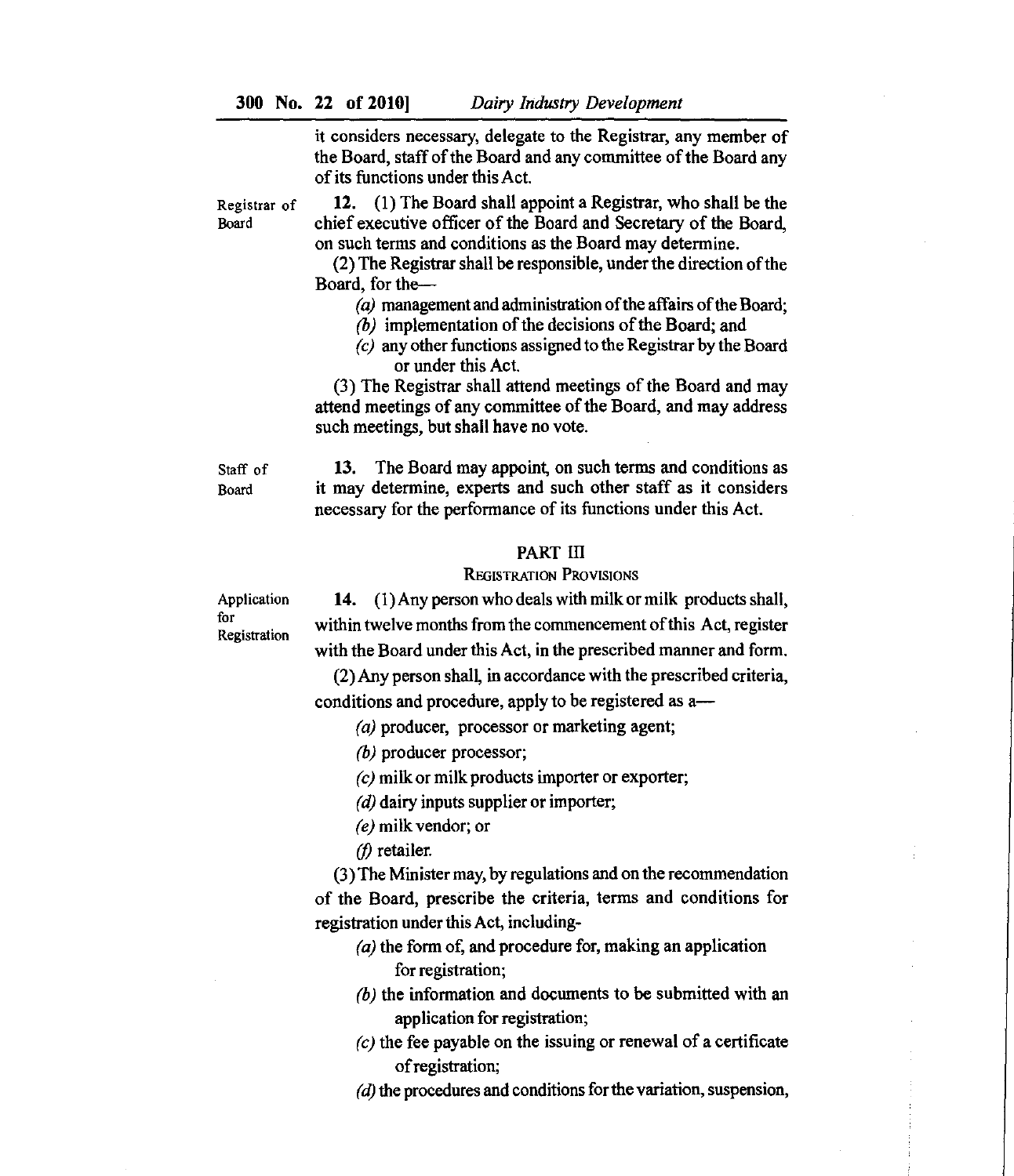revocation and renewal of any certificate of registration issued under this Part;

- *(e)* the form and procedure to be used when making any objection under this Part;
- $(f)$ any notices that are required to be issued under this Part;
- $(q)$  the form and procedure for making any appeal under this Part; and
- $(h)$  such other matter as may be necessary to ensure an efficient and fair registration and certification system.

(4)Any person who contravenes this section or any regulations made under this section commits an offence and is liable, upon conviction, to the general penalty provided under section *thirty two.*

15. The Board shall register any applicant who meets the prescribed criteria and conditions for registration, within fourteen days of receiving the application for registration, and issue that applicant with *a* certificate of registration.

16. (1) The Board may refuse to register any applicant under Refusal to section *fifteen* if the applicant does not meet any prescribed criteria register or condition, after notifying the applicant of its intended decision and giving the applicant fourteen days in which to make any objections, in writing, against such decision or to remedy any defect that necessitated that intended decision.

(2) The Board shall take into account any objection or remedy made by an applicant under subsection (1) before making its final decision whether to register or to refuse to register the applicant.

17. (1) The Board may, if a registered person fails to comply with the terms and conditions of the registration, vary, suspend or revoke the registration of that person, after giving that person fourteen days notice to that effect and an opportunity to be heard, in accordance with regulations issued by the Minister under subsection (3) of section *fourteen.*

(2) The variation, suspension or revocation of registration may be in addition to any other penalty to which the registered person may be liable under this Act.

A certificate of registration, issued under this Act, shall be valid for two years and shall be renewable for further periods of two years on payment of a prescribed fee.

19. A certificate of registration issued under this Act shall not be transferable.

20. (1) Where a certificate of registration, issued under this Act, is lost or destroyed the holder of such a certificate may apply to the Board for a replacement and the Board shall, after being satisfied with proof of loss from the applicant and on payment of a prescribed fee, issue *a* copy of the certificate.

Issue of certificate of registration

Variation, suspension and revocation of registration

Validity of certificate of registration

Certificate of registration not transferable

Replacement of lost or destroyed certificate of registration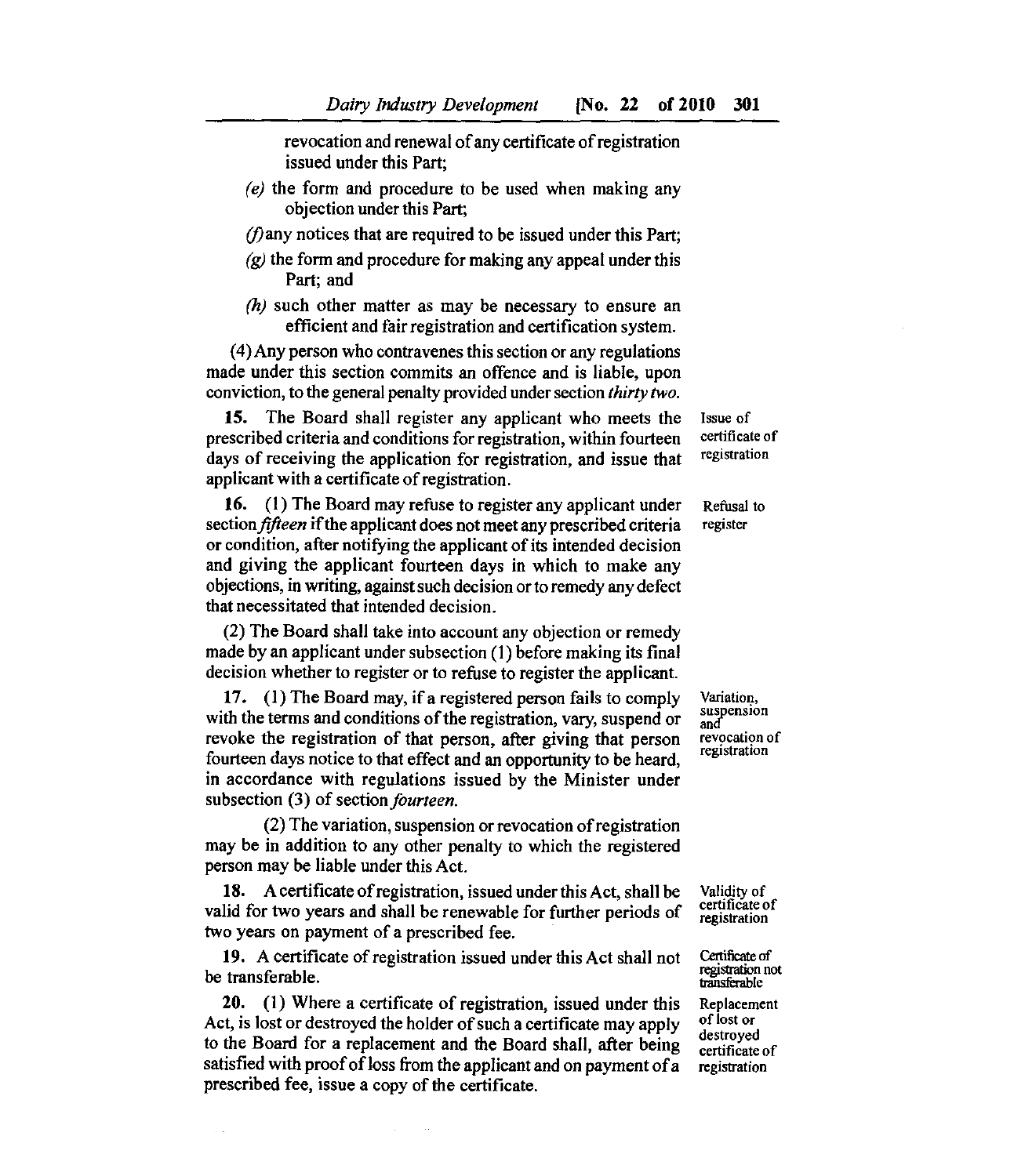(2) A certified copy of the certificate of registration shall be as effective as the original certificate.

Appeals 21. (1) Any person who is aggrieved with a decision of the Board may, within thirty days from the date of the decision, appeal to the Minister.

> An appeal may be lodged to the Minister in respect of any decision of the Board to refuse to register or renew the registration of any person or against the variation, revocation or suspension of any registration under this Act.

> The Minister may, for any good reason, extend the time for lodging of an appeal under subsection (I).

> (4) In determining an appeal under this section, the Minister may—

 $(a)$  dismiss the appeal;

- $\langle b \rangle$  require the Board to register, or renew the registration of, the applicant and issue the certificate of registration;
- $\langle c \rangle$  quash any variation, suspension or revocation of the registration or substitute any suspension for a revocation of the registration; or
- $(d)$  order a person to make a fresh application for registration under this Act.

(5) The Board shall give effect to any decision made by the Minister.

- Register 22. (1) The Registrar shall *—*
	- (a) keep and maintain a register of all registered persons;
	- $(b)$  maintain a data base on such information relating to the dairy industry as may be prescribed; and
	- *(c)* publish, periodically, in a daily newspaper of general circulation in Zambia, the register of registered persons kept under paragraph (a).

#### PART IV

#### THE DAIRY INDUSTRY DEVELOPMENT FUND

Establishment of Fund

23. (1) There is hereby established the Dairy Industry Development Fund.

(2) The Fund shall consist of *—*

- $(a)$  all moneys received by the Board for the development of the dairy industry;
- $(b)$  such sums of money as may be appropriated by Parliament for the purpose of developing the dairy industry as specified under this Act;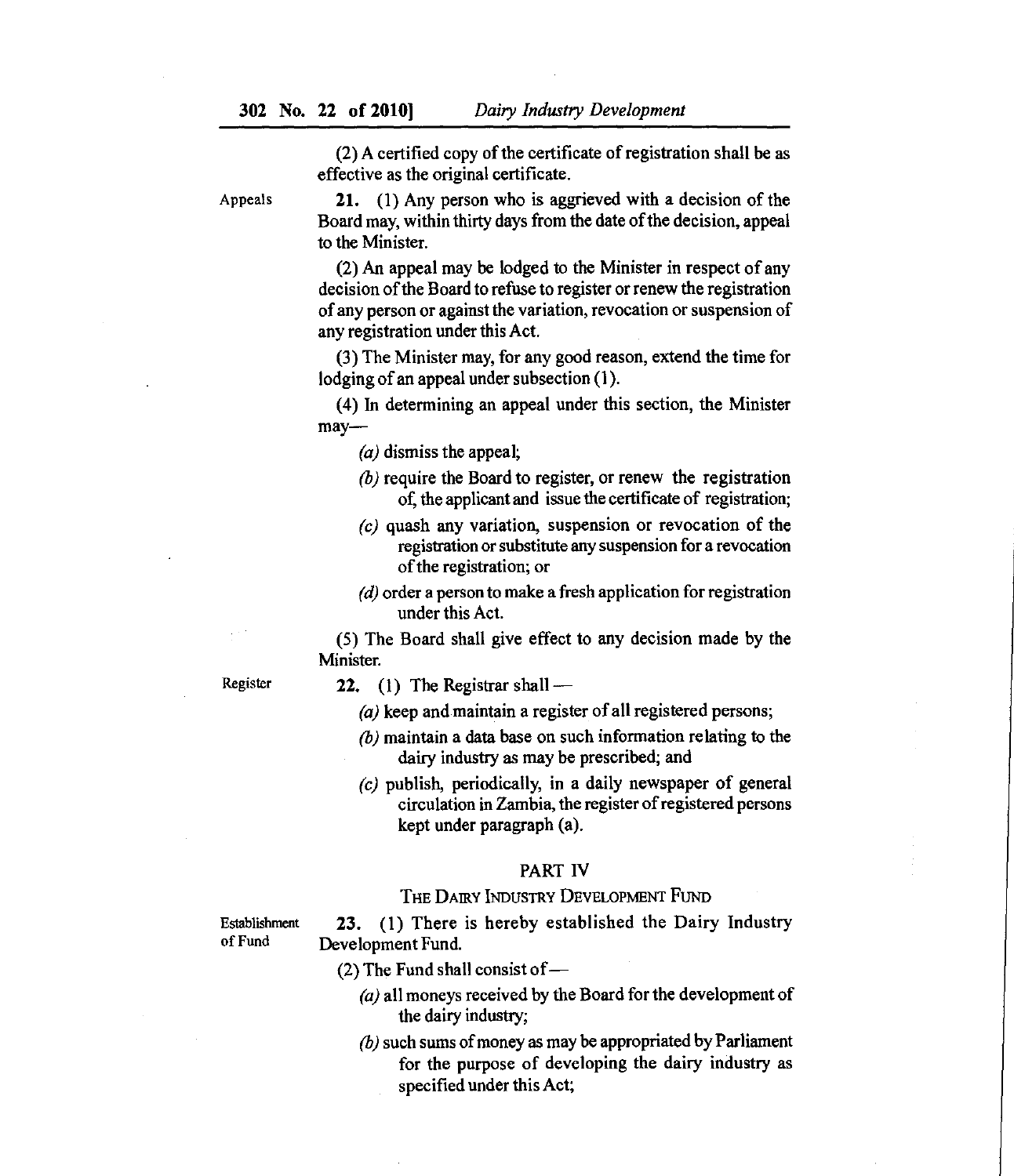- $(c)$  all fees, levies and other charges payable under this Act or any law;
- (d) such donations and grants as the Board may receive from stakeholders, foreign or local organisations or foreign governments;

*(e)* income derived from investments; and

*Many* other source of income approved by the Minister for purposes of the Fund.

24. The Board shall manage the Fund for the following **Purpose of** purposes: Fund

- $(a)$  to support various dairy development activities including dairy training, dairy market research, upfront procurement for sale to the dairy farmers or dairy industry of containers, coolers, instant chillers, liquid nitrogen flasks and other dairy and hardware equipment;
- $\theta$ ) to support artificial insemination and artificial insemination services, the development and promotion of milk and milk products, consumption and export of milk and milk products; and
- *(c)* to cover the cost of any other dairy development activities as may be required in the furtherance of the Board's functions and powers under this Act.

25. The Fund shall be managed by the Board in accordance **Management** with sound financial accounting procedures. The sound of Fund

 26. (1) The Board shall prepare or cause to be prepared **Accounts** accounts and records of transactions relating to the Fund in every fmancial year of the Board, and shall ensure that all moneys received are properly accounted for, and all payments are properly authorised and correctly made and that adequate control is maintained over its property and the incurring liabilities.

(2) The Registrar shall, within sixty days after the end of each financial year of the Board, submit to the Board an annual report, in respect of the Fund, for that year containing—

 $(a)$  audited statement of accounts;

- $(b)$  general information relating to the development activities undertaken by the Board and the dairy industry during the preceding fmancial year; and
- *(c)* other information as the Board may, prior to the completion of the annual report or any supplement to the report, request in writing.

27. (1) The Fund shall be audited, within ninety days after the **Auditing of** end of the Board's financial year, by any qualified firm of auditors Fund appointed by the Board and approved by the Auditor General.

**andan**

report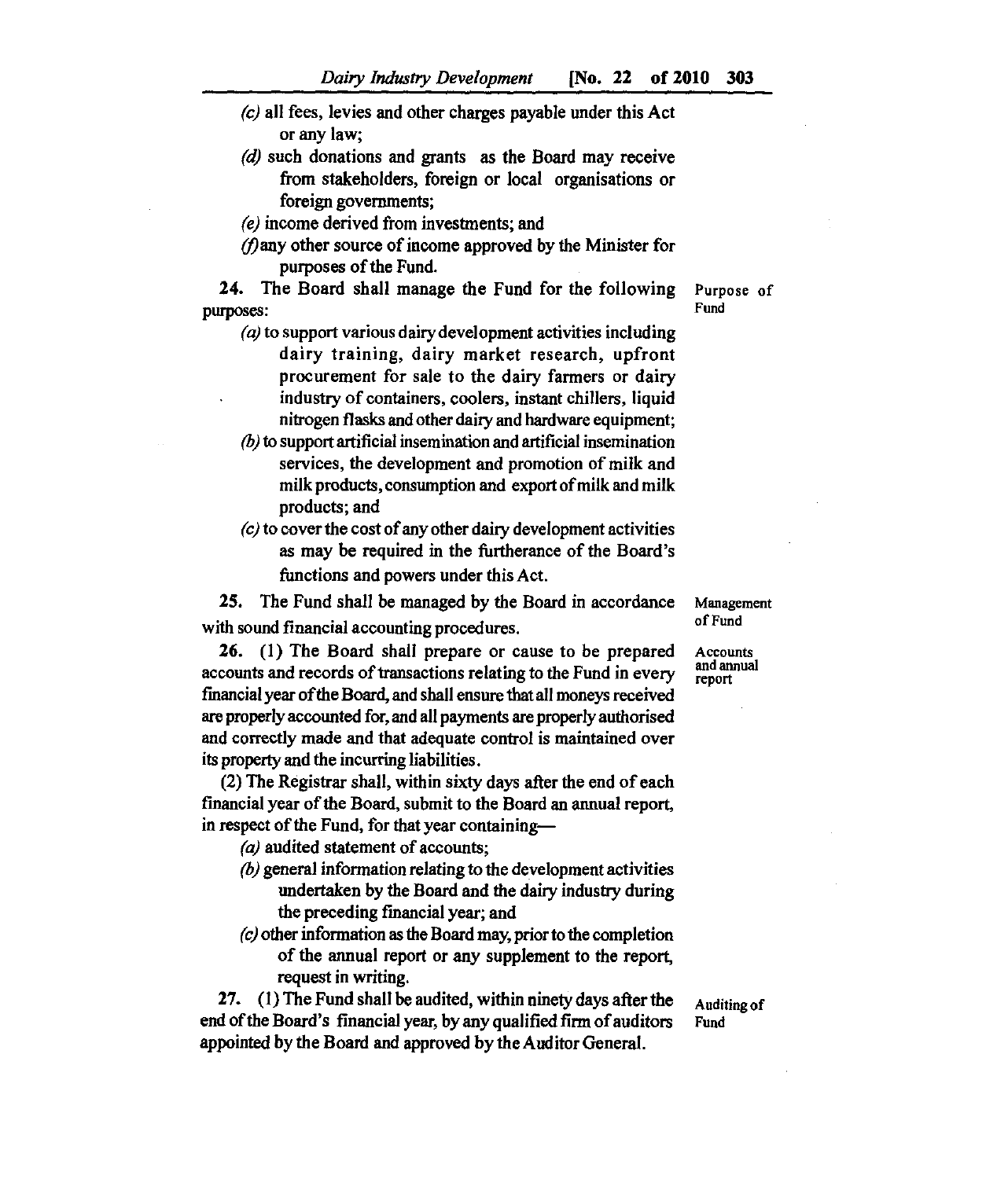$(2)$  A firm of auditors appointed under subsection  $(1)$ , shall audit the Fund, within sixty days of the receipt of the accounts, and present the audited accounts and its opinion to the Board.

The Board may order any other audit in addition to the audit specified under subsection (1).

As soon *as* the Fund has been audited, and in any case not later than ninety days after the close of the financial year of the Board, the Board shall submit the audited statements of accounts, together with the Board's annual report prepared under Part II of the Second Schedule, to the Minister.

(5) The Board may, with the approval of the Minister, invest any moneys not required for immediate use.

#### PART V

#### GENERAL PROVISIONS

**Obstruction** of member or staff of Board

28. Any person who, directly or indirectly, impedes or obstructs any staff or member of the Board in the performance of their duties, under this Act, commits an offence and is liable, upon conviction, to the general penalty provided for under section *thirty two.*

Inspections

29. (1) The Board may appoint, on such terms and conditions as it may determine, inspectors as it considers necessary for the performance of its functions under this Act.

The Board shall issue an identity card to an inspector appointed under this Act, which shall be produced by the inspector when any person requires it to be produced.

An inspector may at any reasonable time, with notice, for the purposes of performing that inspector's functions under this Act, without warrant, enter into any land, premises or other place which the inspector reasonably believes is being used for the keeping of dairy animals and for the production, processing or manufacturing of milk or milk products.

(4) An inspector may enter any land, premises or other place, without giving notice and without a warrant, if the inspector—

- $(a)$  has reason to believe that a provision of this Act has been, is being or is about to be contravened;
- $\langle b \rangle$  is unable to give notice within a reasonable time having regard to all the circumstances; or
- *(c)* has given reasonable grounds for not giving notice.

(5) An inspector, during an inspection—

*(a)* shall have free access to any land, premises or other place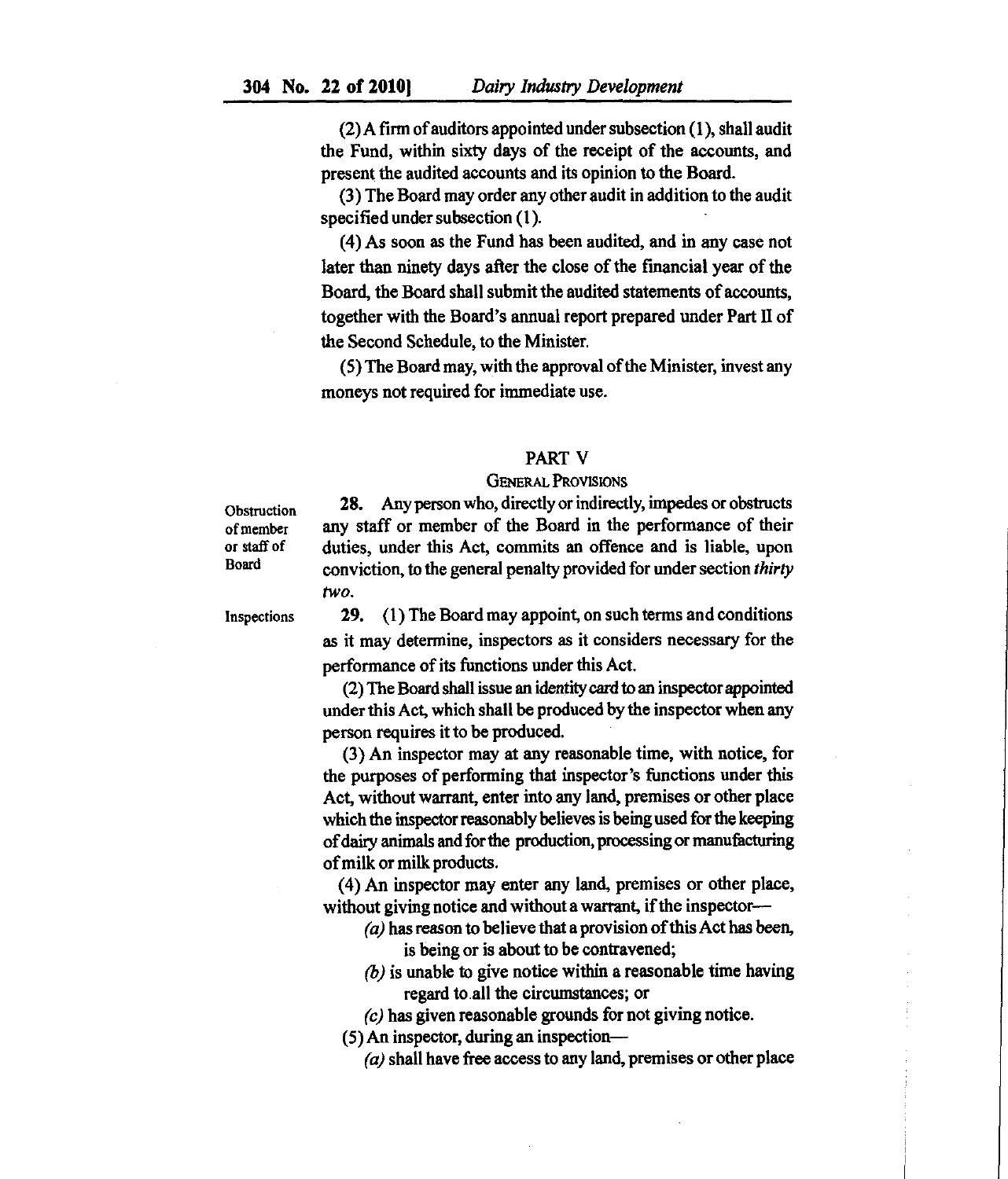that fall under the general functions and powers of the Board under this Act;

- $(b)$  may inspect any activity being carried out that are the subject of this Act;
- $(c)$  may take specimens of any milk or milk product from any premises or place;
- (d) may inspect any container for, or with, milk or milk product;
- *may* examine and make copies of any books, records or other documents containing information relevant to the administration or enforcement of this Act;
- $\eta$  may use any computer to examine any data available and reproduce or print out a copy of any record or entry that contains information relevant to the administration or enforcement of this Act;
- $\chi$  may open and inspect any package, flask or other container; and
- (h) may generally examine or inspect anything relevant to the administration or enforcement of this Act.

The Board shall specify the period of time for which records and specimens collected under this Act shall be kept.

 $(7)$  An inspector exercising any power under this Act shall do so with reasonable care and in such a manner as to cause as little damage *as* possible in so doing.

(8) A person shall not obstruct, molest or hinder any inspector from exercising or performing their powers and functions under this Act.

- 30. Any person who—<br>
Cal delays as shattness an increasing the north manage of relating to *(a)* delays or obstructs an inspector in the performance of **relating to** the inspector's functions;
	- $\langle b \rangle$  refuses to give an inspector such reasonable assistance as the inspector may require for the purpose of exercising the inspector's powers; or
	- $(c)$  gives an inspector false or misleading information in answer to any inquiry made by the inspector;

commits an offence and is liable, upon conviction, to a fine not exceeding two hundred thousand penalty units or to imprisonment for a period not exceeding two years, or to both.

31. (1) Any person who contravenes any provision of this Act, where no specific penalty has been provided, commits an offence and is liable, upon conviction, to a fine not exceeding one hundred

**inspection**

**General penalty**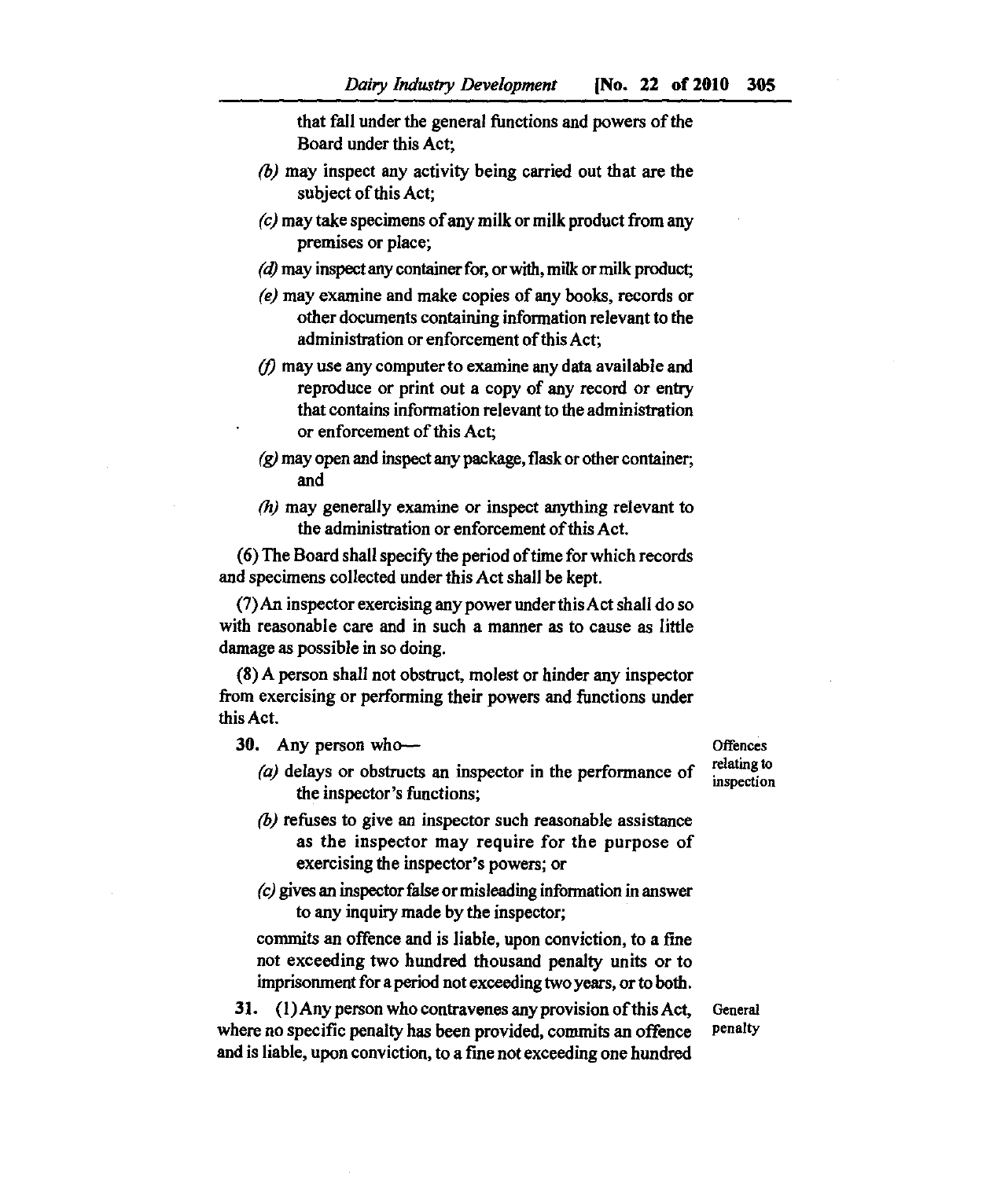thousand penalty units or to imprisonment for a period not exceeding six months, or to both.

Where a person is convicted of an offence, under this Act, the court may order that milk or milk product in respect of which the offence has been committed be forfeited to the State.

 $(3)$  Notwithstanding subsection  $(1)$  and  $(2)$ , in the case of a subsequent offence, the court may order, in addition to penalties provided for under those subsections, the revocation of that person's certificate of registration or the withdrawal of any other right held by the person under this Act.

Offences by company

32. Where a company commits an offence under this Act, any officer, director, employee or agent of the company who directed, authorised, assented to, or acquiesced in the commission of the offence shall be a party to and commits the offence, and shall be personally liable to the punishment provided for the offence, whether or not the company has been prosecuted or convicted.

Regulations

33. The Minister may, upon the advice of the Board and in consultation with an appropriate regulatory agency, make regulations—

- $(a)$  prescribing standards for the construction, lighting, ventilation, cleanliness, drainage and water supplies of dairies and milk collection centres;
- $\phi$ ) prescribing types and standards of equipment to be used in the production, processing or manufacture of milk and milk products;
- $\alpha$ ) prescribing minimum standards of milk and milk products and prohibiting the sale of any milk or milk product which does not conform to the minimum standard;
- $(d)$  prescribing methods of treatment and disposal of any waste product or effluent resulting from the production or processing of milk and milk products;
- *(e)* prescribing methods of processing milk and manufacturing milk products;
- *(fiprescribing* methods and conditions of use, limitations on the use of preservatives, colouring or other substances added to milk or milk products;
- $\chi$ ) providing for the cleanliness of vehicles and vessels used for the transport of milk and milk products;
- $(h)$  prescribing methods of packaging any milk or milk products;
- *C) prescribing* methods for cooling, aerating, storing, conveying and distributing milk and milk products;
- $(i)$  providing for the grading of milk or milk products, labelling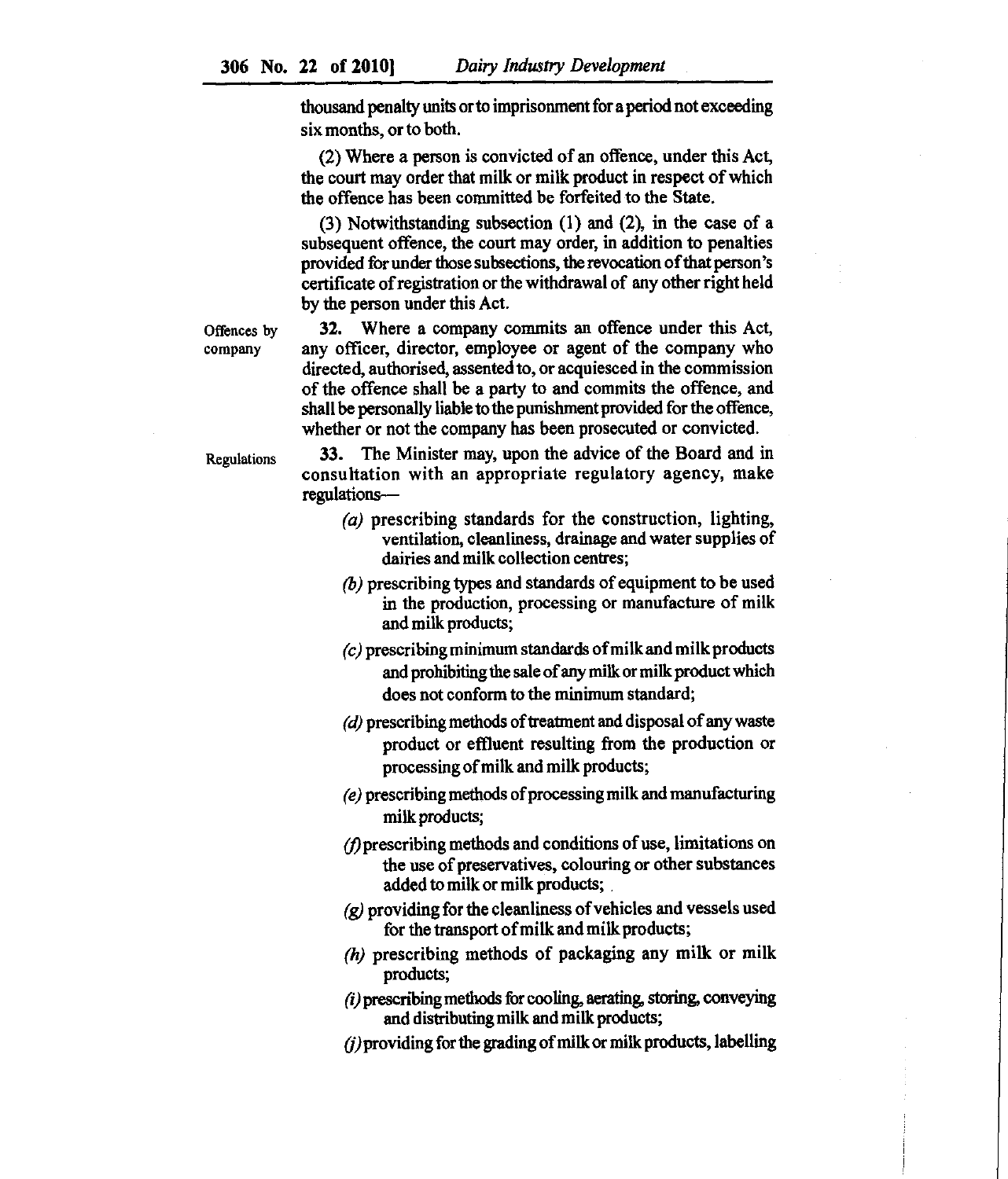and description to be used to distinguish any grade of milk or milk product and prohibiting the sale or delivery for sale of any milk or milk product under any description or distinguished by any marking other than that appropriate to the grade or type thereof;

- *(k)* prescribing methods for the designation of milk or milk products;
- *(I)providing* for the issue of grading certificates to producers or manufacturers and for cancellation of such certificates;
- $(m)$  prescribing precaution to be taken for the protection of milk or milk products from infection or contamination;
- $(n)$  providing for the disposal of infected or contaminated milk and milk products;
- $\rho$ ) providing for the inspection of dairies and persons in or about dairies who have access to milk or milk products or to any vessel or container used therein;
- $(p)$  providing for the inspection, sampling, examination and analysis of milk and milk products at any time before retail;
- $q$ ) prescribing the duties of inspectors, graders, sampling officers and analysts that are in the service of the Board or contracted by the Board;
- $(r)$  providing for the sampling, examination and analysis of any article or substance found within a dairy;
- $(s)$  authorising any person permitted by the Board to seize and detain milk or any milk product and any vehicle carrying such milk or milk products;
- $(t)$  prescribing forms required in the implementation of this Act and regulations;
- $\mu$ ) prescribing conditions under which milk or milk products may be imported into or exported from Zambia;
- $(v)$  controlling any diseases relating to dairy animals and regulating the quarantine of dairy animals;
- $(w)$  prescribing the handling of milk and milk products and the standard of hygiene required for any employee or owner working with such milk and milk products;
- $\alpha$  regulating milk collection centres and training of staff for dairies and milk collection centres;
- $(y)$  prescribing tests to be carried out before acceptance of milk at dairies;
- $(z)$  prescribing any levies, fees or charges required to be paid under this Act; and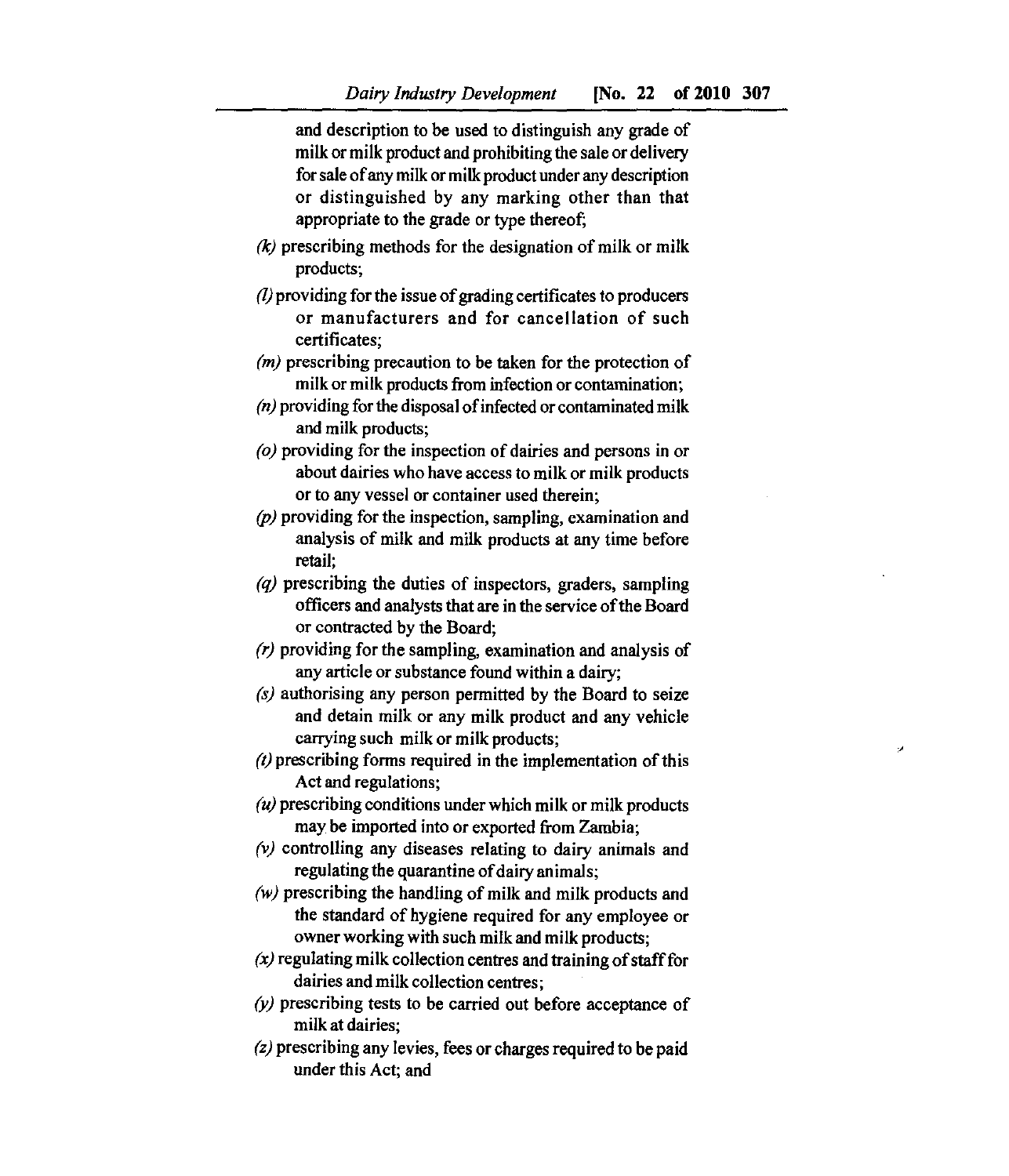*(aa)* prescribing for offences and penalties and anything which may be prescribed under this Act or which may be required for the better carrying into effect of the provisions of this Act.

Repeal of 34. The Dairies and Dairy Produce Act is hereby repealed.

Cap. 230 Cap. 230

#### SCHEDULE

# *(Section 4)*

PART 1

#### ADMINISTRATION OF BOARD

Seal of Board

1. (1) The seal of the Board shall be such device as may be determined by the Board and shall be kept by the Registrar.

 $(2)$  The affixing of the seal shall be authenticated by the Chairperson or the Vice-Chairperson and the Registrar or any other person authorised in that behalf by a resolution of the Board.

Any contract or instrument which, if entered into or executed by a person not being a body corporate, would not be required to be under seal, may be entered into or executed without seal on behalf of the Board by the Registrar or any other person generally or specifically authorised by the Board in that behalf.

(4) Any document purporting to be a document under the seal of the Board or issued on behalf of the Board shall be received in evidence and shall be deemed to be so executed or issued, as the case may be, without further proof, unless the contrary is proved.

2. (1) Subject to this Act, a member of the Board shall hold office for a period of three years from the date of appointment and may be eligible for re-appointment for one further final term of three years.

A member may resign upon giving one month's notice, in writing, to the organisation which nominated the member and to the Minister.

On the expiration of the period for which a member is appointed, the member shall continue to hold office until a successor has been appointed but in no case shall the further period exceed four months.

Whenever the office of a member becomes vacant before the expiry of the term of office, the Minister may appoint in accordance with section *seven,* another member in place of the member who vacates office but such member shall hold office only for the unexpired part of the term.

Committees of Board

Filling of casual vacancy

> (1) The Board may, for the purposes of performing its functions, establish such committees as it considers necessary and delegate to any of those committees any of its functions.

Tenure of office and vacancy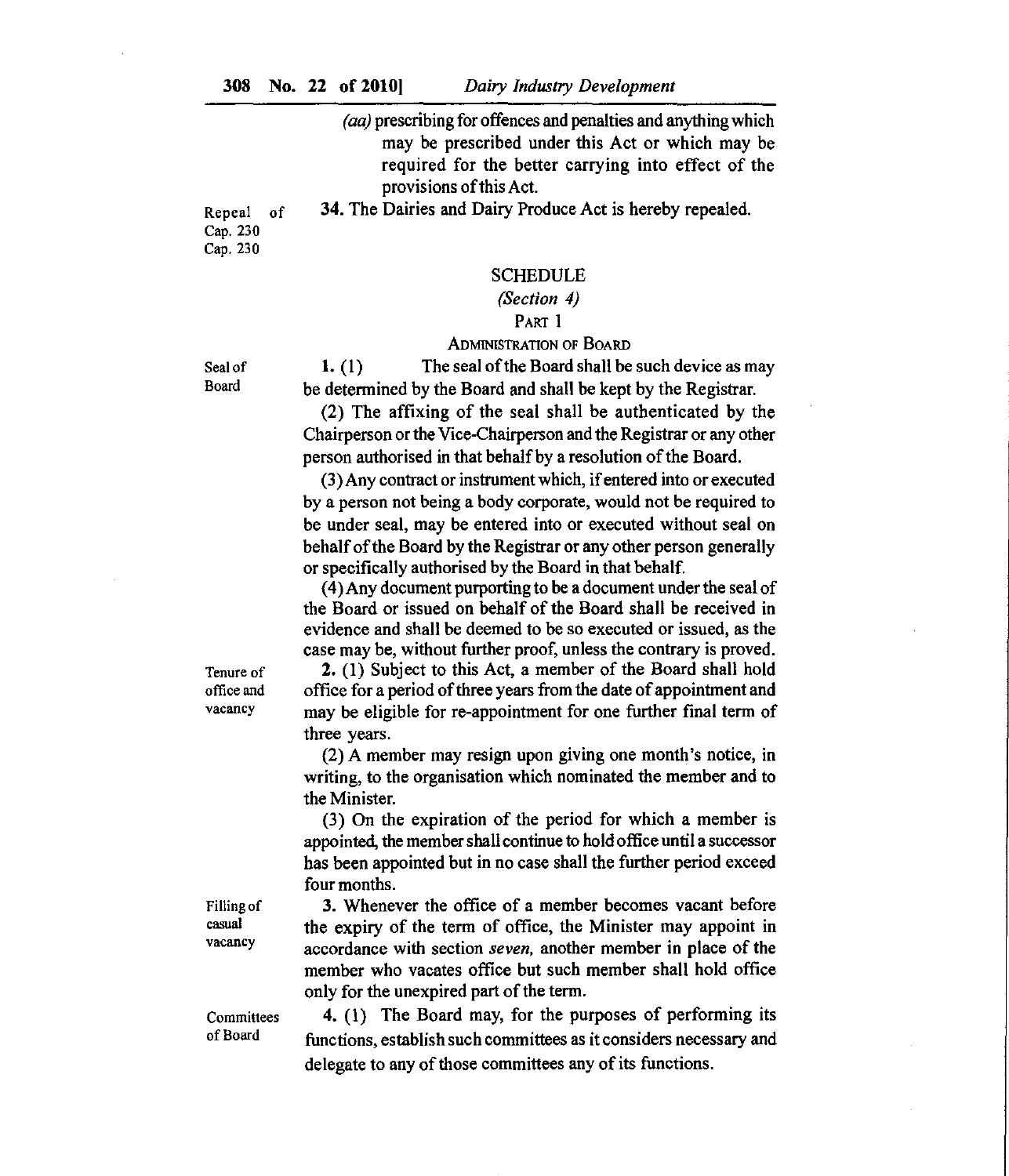(2) The Board may appoint, as members of a committee, persons who are or are not members of the Board, except that at least one member of the Board shall be a member of a committee.

A person serving as a member of a committee shall hold office for such period as the Board may determine.

(4) Subject to any specific or general direction of the Board, a committee may regulate its own procedure.

5. (1) Subject to this Act, the Board may regulate its own Proceedings procedure. The contract of Board results of Board results of Board results of Board results of Board results of Board results of Board results of Board results of Board results of Board results of Board results of Board re

(2) The Board shall meet for the transaction of business at least once in every three months at such places and times as the Chairperson may determine.

 $(3)$  The Chairperson may, upon giving notice of not less than fourteen days, call a meeting of the Board and shall call a special meeting to be held within fourteen days of receipt of a written request to the Chairperson by at least five members of the Board.

If the urgency of any particular matter does not permit the giving of such notice as is required under subparagraph (3), a special meeting may be called by the Chairperson, upon giving *a* shorter notice.

(5) Five members of the Board shall form a quorum at any meeting of the Board.

(6) There shall preside at any meeting of the Board—

 $(a)$  the Chairperson; or

 $(b)$  in the absence of the Chairperson, the Vice-Chairperson, and in the absence of the Chairperson and the Vice-Chairperson, such member as the members present may elect for the purpose of that meeting.

(7)A decision of the Board on any question shall be by a majority of the members present and voting at the meeting and in the event of an equality of votes, the person presiding at the meeting shall have a casting vote in addition to the deliberative vote.

The Board may invite any person, any research institution or business dealing with milk or milk products, whose presence is in its opinion desirable, to attend and to participate in the deliberations of the meeting of the Board but such person and representative shall have no vote.

The validity of any proceedings, act or decision of the Board shall not be affected by any vacancy in the membership of the Board or by any defect in the appointment of any member or by reason that any person not entitled to do so took part in the proceedings.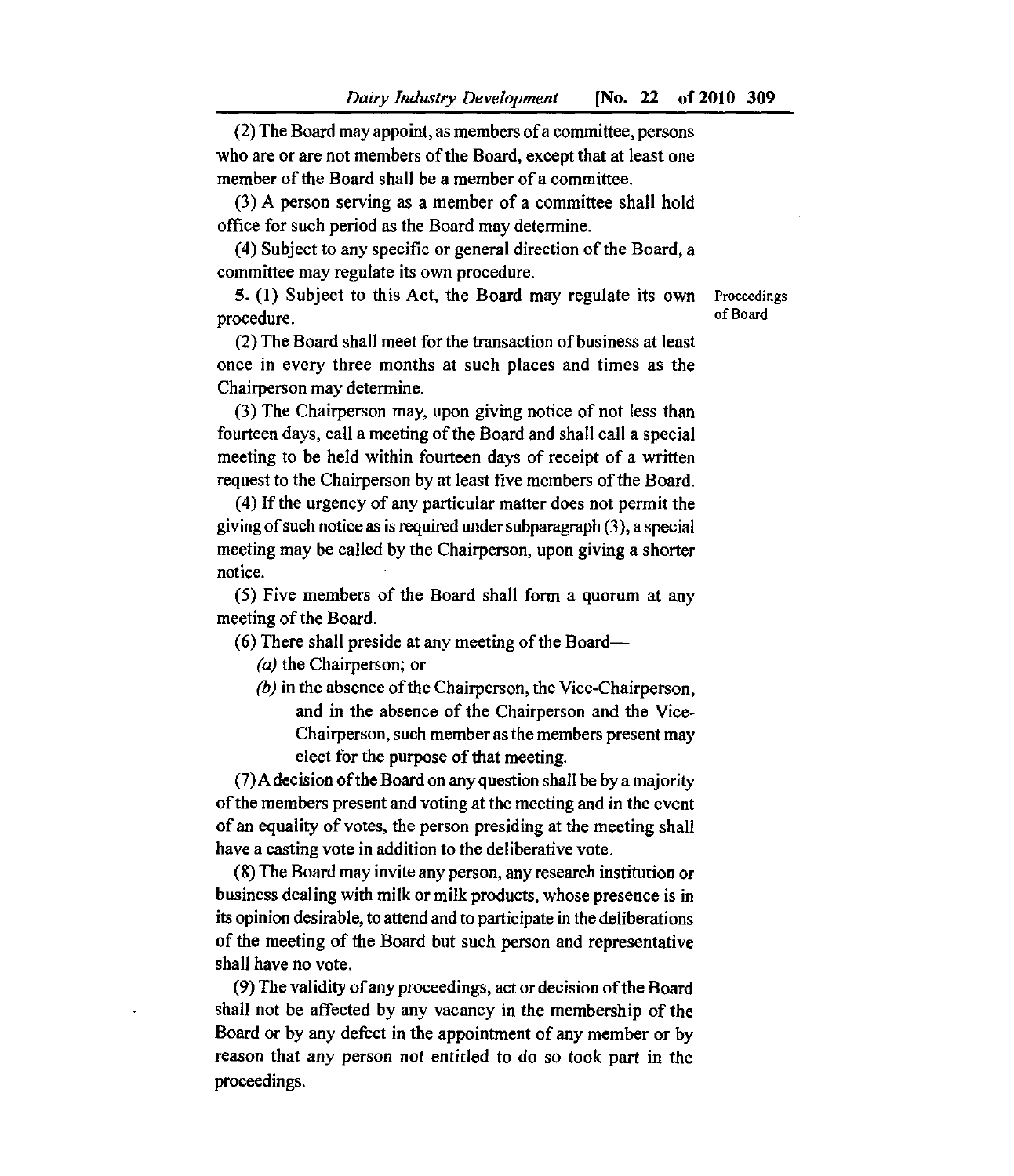Allowances for members The members of the Board or any committee shall be paid such allowances as the Board may, with the approval of the Minister, determine.

Disclosure of (1) If a member or any person is present at a meeting of the Board or any committee of the Board at which any matter is the subject of consideration and in which matter the member or that person or the member's or that person's spouse is directly or indirectly interested, in a private capacity, the member or person shall, *as* soon as is practicable after the commencement of the meeting, declare such interest and shall not, unless the Board or the committee otherwise directs, take part in any consideration or discussion of, or vote on, any question touching that matter.

> A declaration of interest made under this paragraph shall be recorded in the minutes of the meeting at which it is made.

> $(3)$  Any person who contravenes subparagraph  $(1)$  commits an offence and is liable, upon conviction, to a fine not exceeding ten thousand penalty units or to imprisonment for a period not exceeding three months, or to both.

Prohibition of disclosure of information to unauthorised persons

interest

(1) A person shall not, without the consent in writing given by, or on behalf of, the Board, publish or disclose to any person otherwise than in the course of duties, the contents of any document, communication or information which relates to, and which has come to that person's knowledge in the course of that person's duties under this Act.

(2) Any person who contravenes sub-paragraph (1) commits an offence and is liable, upon conviction, to a fine not exceeding ten thousand penalty units or to imprisonment for a period not exceeding three months, or to both.

Immunity of Board and member

9. In the exercise of any power or function under this Act, anything done or omitted to be done by the Board, any member or person acting on the direction of the Board shall not subject the Board, member or any other person referred to in this section, in that person's personal capacity, to any action, suit, claim or demand, whatsoever, if it was done or omitted to be done in good faith for purposes of executing this Act.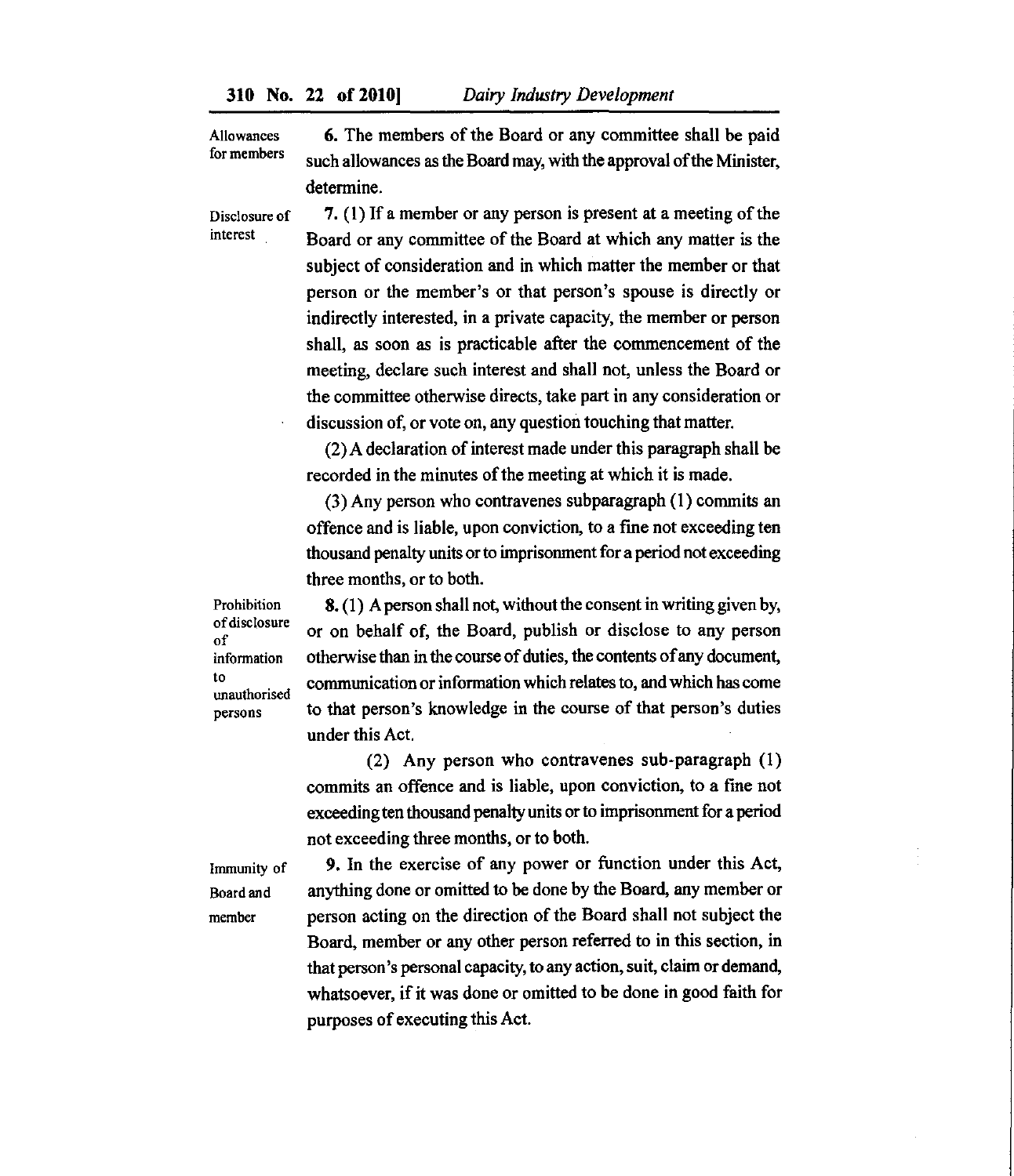## PART H

# FINANCIAL PROVISIONS

10. (1) The funds of the Board shall consist of such moneys as Funds of  $\frac{3v}{500}$ may— Board

- $(a)$  be appropriated to the Board by Parliament for the purposes of the Board;
- $(b)$  be paid to the Board by way of consultancy fees, grants or donations; and
- *(c)* otherwise vest in or accrue to the Board.
- (2) The Board may—
	- $(a)$  accept moneys by way of grants or donations from any source in Zambia and subject to the approval of the Minister, from any source outside Zambia;
	- $(b)$  subject to the approval of the Minister, raise by way of loans or otherwise, such moneys as it may require for the discharge of its functions; and
	- *(c)* in accordance with the regulations made under this Act, charge fees for services provided by the Board.

(3) There shall be paid from the funds of the Board

- $(a)$  the salaries, allowances, loans, gratuities and pensions of staff of the Board and other payments for the recruitment and retention of *staff;*
- $(b)$  such reasonable travelling and subsistence allowances for members of the Board and members of any committee of the Board when engaged on the business of the Board and at such rates as the Board may, with the approval of the Minister, determine; and
- *(c)* any other expenses incurred by the Board in the performance of its functions.

(5) The Board may, after the approval of the Minister, invest in such manner as it thinks fit such of its funds as it does not immediately require for the discharge of its functions.

11. The financial year of the Board shall be the period of twelve Financial months ending on 31st December in each year. year year

12. (1) The Board shall cause to be kept proper books of account Accounts and other records relating to its accounts.

(2) The accounts of the Board shall be audited annually by independent auditors appointed by the Board with the approval of the Auditor General.

(3) The auditor's fees and expenses for preparing audited accounts for the Board shall be paid by the Board.

13. (1) As soon as practicable, but not later than ninety days Annual after the end of the financial year, the Board shall submit to the report Minister a report concerning its activities during the financial year and that of the Fund.